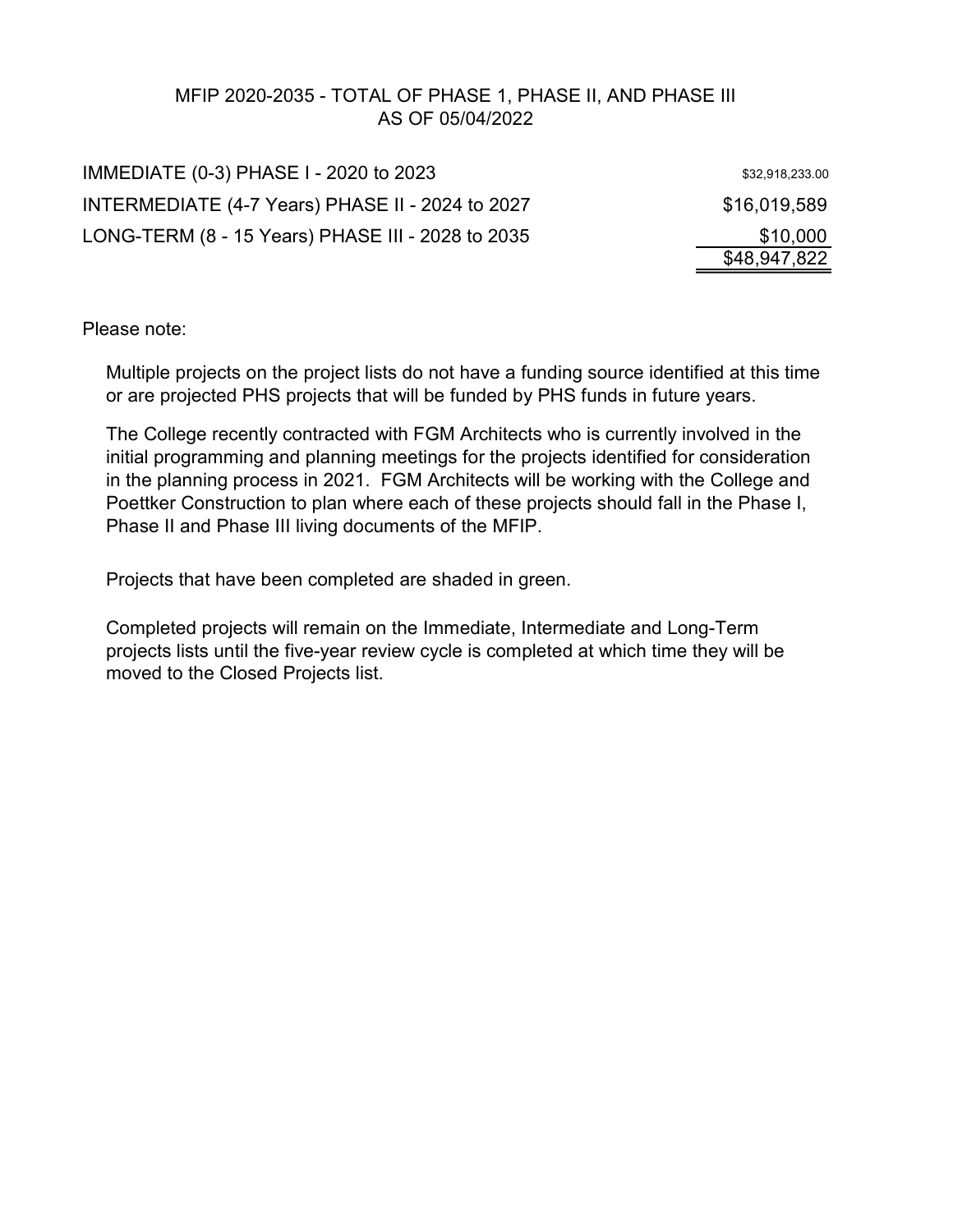| <b>Project Title</b>                                                                                                  | Project G/L<br>No.   | <b>Building/Locale</b>                  | Scope of Work                                                                                                                                                                                                                                                                                                                                                                                                                                                                                                                                                                                                                                                                                                                                                                                                                                                                                                                                                                                                                                                   | A/E & CM<br><b>Estimates</b>    | <b>Identified Funding</b><br>Source                             | Approved by KC<br>Board (If<br>Applicable)                                                                                                                                                                                                             | Year/Term for<br>Completion | <b>Comments</b>                                                                                                                                                                                                                                                                                                                                                                                                                                         | <b>Key Personnel</b>                                                                                                                   | <b>Institutional Goals</b> |
|-----------------------------------------------------------------------------------------------------------------------|----------------------|-----------------------------------------|-----------------------------------------------------------------------------------------------------------------------------------------------------------------------------------------------------------------------------------------------------------------------------------------------------------------------------------------------------------------------------------------------------------------------------------------------------------------------------------------------------------------------------------------------------------------------------------------------------------------------------------------------------------------------------------------------------------------------------------------------------------------------------------------------------------------------------------------------------------------------------------------------------------------------------------------------------------------------------------------------------------------------------------------------------------------|---------------------------------|-----------------------------------------------------------------|--------------------------------------------------------------------------------------------------------------------------------------------------------------------------------------------------------------------------------------------------------|-----------------------------|---------------------------------------------------------------------------------------------------------------------------------------------------------------------------------------------------------------------------------------------------------------------------------------------------------------------------------------------------------------------------------------------------------------------------------------------------------|----------------------------------------------------------------------------------------------------------------------------------------|----------------------------|
| <b>PHS FUNDS</b><br>Vocation Annex Parking Lot<br>Replacement, Culvert Improvement<br>and Roadway Improvement Project |                      | Vocational Annex ·<br>Admin Parking Lot | Removal of existing pavement, storm sewer, light<br>poles, any trees impacting project, fencing, bollards<br>and miscellaneous items.<br>Construction of new<br>storm sewer, concrete pavement and sidewalk,<br>ornamental fencing, lighting, utility adjustment,<br>pavement striping, seeding and all other work required<br>to as required to completed the project.                                                                                                                                                                                                                                                                                                                                                                                                                                                                                                                                                                                                                                                                                         | \$192,000.00                    | <b>Bond Funding</b>                                             | The inter+153n<br>luncheon held<br>10/27/20. Ribbon<br>cutting held on<br>10/30/20.<br><b>Student Patio</b><br>update: Concrete<br>has been poured<br>and post have<br>been set<br>4/25/22 Awaiting<br>completion of the<br>fabric for shade<br>sails. | Oct-22                      | Presented at MFIP Core<br>Group meeting 03/03/20.<br>Architect- design Gonzalez,<br>WRF Engineering, Poettker<br>Construction-construction<br>management, Kaskaskia<br>College PHS and Planning<br>Teams.                                                                                                                                                                                                                                               | Gonzalez<br>Companies; WRF<br>Engineering;<br>Poettker<br>Construction:<br>Planning and<br>Project Team; and<br><b>Physical Plant</b>  | 1b, 2                      |
| <b>HB</b> and L Renovations                                                                                           | $HB - L$<br>29320000 | HB - L Building                         | <b>IClassroom</b><br>a. Upgrading technology that is required for students<br>in order to learn how to work in our present-day society<br>upon graduation.<br>b. Updating furniture, flooring, and ceiling finishes to<br>create a quality educational environment.<br>c. Shape an environment students want to remain in<br>by making use of underutilized space in classrooms for<br>study, collaboration, and break out areas.<br><b>Admission and Career Pathways</b><br>a.Streamlining the flow of spaces to make it easier for<br>students to progress through the admissions services<br>with ease.<br>b. Modernizing furniture, finishes and lighting to bring<br>confidence to the students that this is a quality<br>educational institution.<br>c. Upgrading technology to allow for a more effective,<br>efficient, and private student enrollment process.<br>d. Improving staff offices to provide equitable<br>workspaces for all staff members with access to natural<br>daylight, improved lighting, and HVAC upgrades for<br>thermal comfort. | \$11,381,984.00 Project funding | <b>Capital</b><br>Development<br><b>IPHS</b><br><b>I</b> Grants | 03/01/22                                                                                                                                                                                                                                               | 2021-2025                   | Presented at MFIP Core<br>Group meeting 03/03/2020.<br>Rubric prioritization identified<br>project as # 1 in priority.<br><b>Collaboration FGM</b><br>Architect-designing and<br>estimates Poettker<br>Construction-construction<br>management, WRF<br>Engineering-electrical and<br><b>HVAC</b> components, Farmer<br>Environmental- abatement,<br>Kaskaskia College PHS and<br><b>Planning Teams</b><br>Abatement process started<br>early: 4/20/2022 | <b>FGM Architects:</b><br>Poettker<br>Construction; WRF;<br>Farmer<br>Environmental:<br>Kaskaskia College<br>PHS and Planning<br>Teams | 1b, 2                      |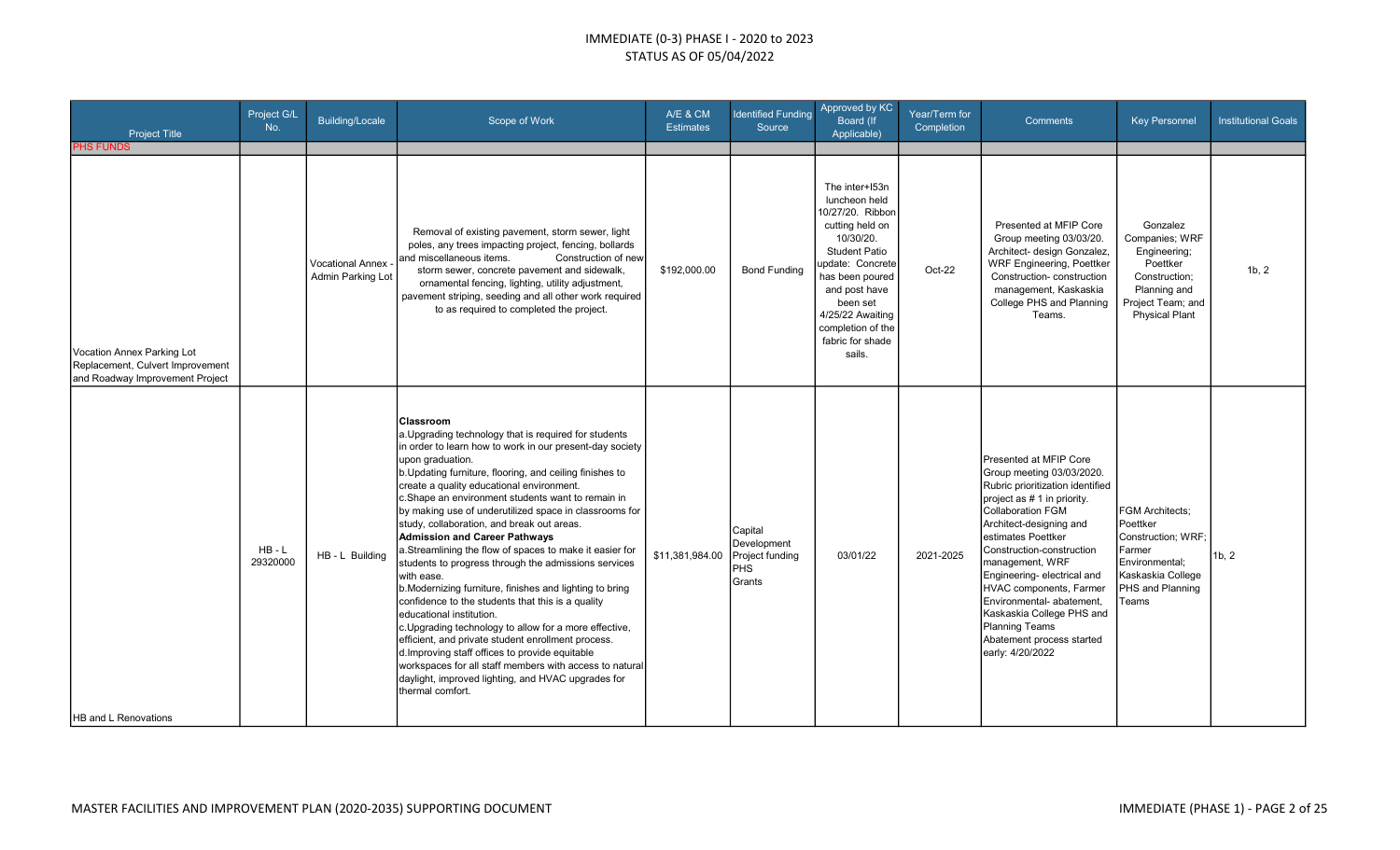| <b>Project Title</b>                 | Project G/L<br>No. | Building/Locale    | Scope of Work                                                                                                                                                                                                                                                                                                                                                                                                                                      | A/E & CM<br><b>Estimates</b> | <b>Identified Funding</b><br>Source                               | Approved by KC<br><b>Board</b> (If<br>Applicable) | Year/Term for<br>Completion | <b>Comments</b>                                                                                                                                                                                                                                                                                                                                                                             | <b>Key Personnel</b>                                                                                                                   | <b>Institutional Goals</b> |
|--------------------------------------|--------------------|--------------------|----------------------------------------------------------------------------------------------------------------------------------------------------------------------------------------------------------------------------------------------------------------------------------------------------------------------------------------------------------------------------------------------------------------------------------------------------|------------------------------|-------------------------------------------------------------------|---------------------------------------------------|-----------------------------|---------------------------------------------------------------------------------------------------------------------------------------------------------------------------------------------------------------------------------------------------------------------------------------------------------------------------------------------------------------------------------------------|----------------------------------------------------------------------------------------------------------------------------------------|----------------------------|
| Automotive Lab Renovations           | 29021100           | ST Building        | a. Upgrading technology that is required for students<br>in order to learn how to work in our present-day society<br>upon graduation.<br>b. Updating furniture, flooring, and ceiling finishes to<br>create a quality educational environment.<br>c.Shape an environment students want to remain in<br>by making use of underutilized space in classrooms for<br>study, collaboration, and break out areas.<br>d. LED light updates for ST Hallway | \$1,329,047.00               | Capital<br>Development<br>Project funding<br><b>PHS</b><br>Grants | 03/01/22                                          | 2021-2025                   | Presented at MFIP Core<br>Group meeting 03/03/2020.<br>Rubric prioritization identified<br>project as # 1 in priority.<br><b>Collaboration FGM Architect-</b><br>designing and estimates<br>Poettker Construction-<br>construction management,<br>WRF Engineering-electrical<br>and HVAC components,<br>Farmer Environmental-<br>abatement, Kaskaskia<br>College PHS and Planning<br>Teams  | <b>FGM Architects:</b><br>Poettker<br>Construction; WRF;<br>Farmer<br>Environmental;<br>Kaskaskia College<br>PHS and Planning<br>Teams | 1b, 2                      |
| <b>Business Office Modernization</b> | 29099100           | <b>AD Building</b> | a. Renovating office space to create efficient staff<br>collaboration spaces and workflows that are fully<br>accessible to everyone.<br>b. Creating work and support spaces to allow staff to<br>communicate easily.<br>c.Upgrading lighting and acoustics to create a more<br>comfortable workspace.                                                                                                                                              | \$943,386.00                 | Capital<br>Development<br>Project funding<br>PHS<br>Grants        | Awaiting Board<br>Approval                        | 2023-2024                   | Presented at MFIP Core<br>Group meeting 03/03/2020.<br>Rubric prioritization identified<br>project as # 1 in priority.<br>Collaboration FGM Architect-<br>designing and estimates<br>Poettker Construction-<br>construction management,<br><b>WRF Engineering- electrical</b><br>and HVAC components,<br>Farmer Environmental-<br>abatement, Kaskaskia<br>College PHS and Planning<br>Teams | <b>FGM Architects:</b><br>Poettker<br>Construction; WRF;<br>Farmer<br>Environmental:<br>Kaskaskia College<br>PHS and Planning<br>Teams | 1b, 2                      |
| Fine Art Area                        |                    | A Building         | Scope of work is still in planning phase.                                                                                                                                                                                                                                                                                                                                                                                                          | \$1,799,309.00               | Capital<br>Development<br>Project funding<br><b>PHS</b><br>Grants | Awaiting Board<br>Approval                        | 2025                        | <b>Collaboration FGM Architect-</b><br>designing and estimates<br>Poettker Construction-<br>construction management,<br>WRF Engineering- electrical<br>and HVAC components,<br>Farmer Environmental-<br>abatement, Kaskaskia<br>College PHS and Planning<br>Teams                                                                                                                           | <b>FGM Architects:</b><br>Poettker<br>Construction; WRF;<br>Farmer<br>Environmental;<br>Kaskaskia College<br>PHS and Planning<br>Teams | 1b, 2                      |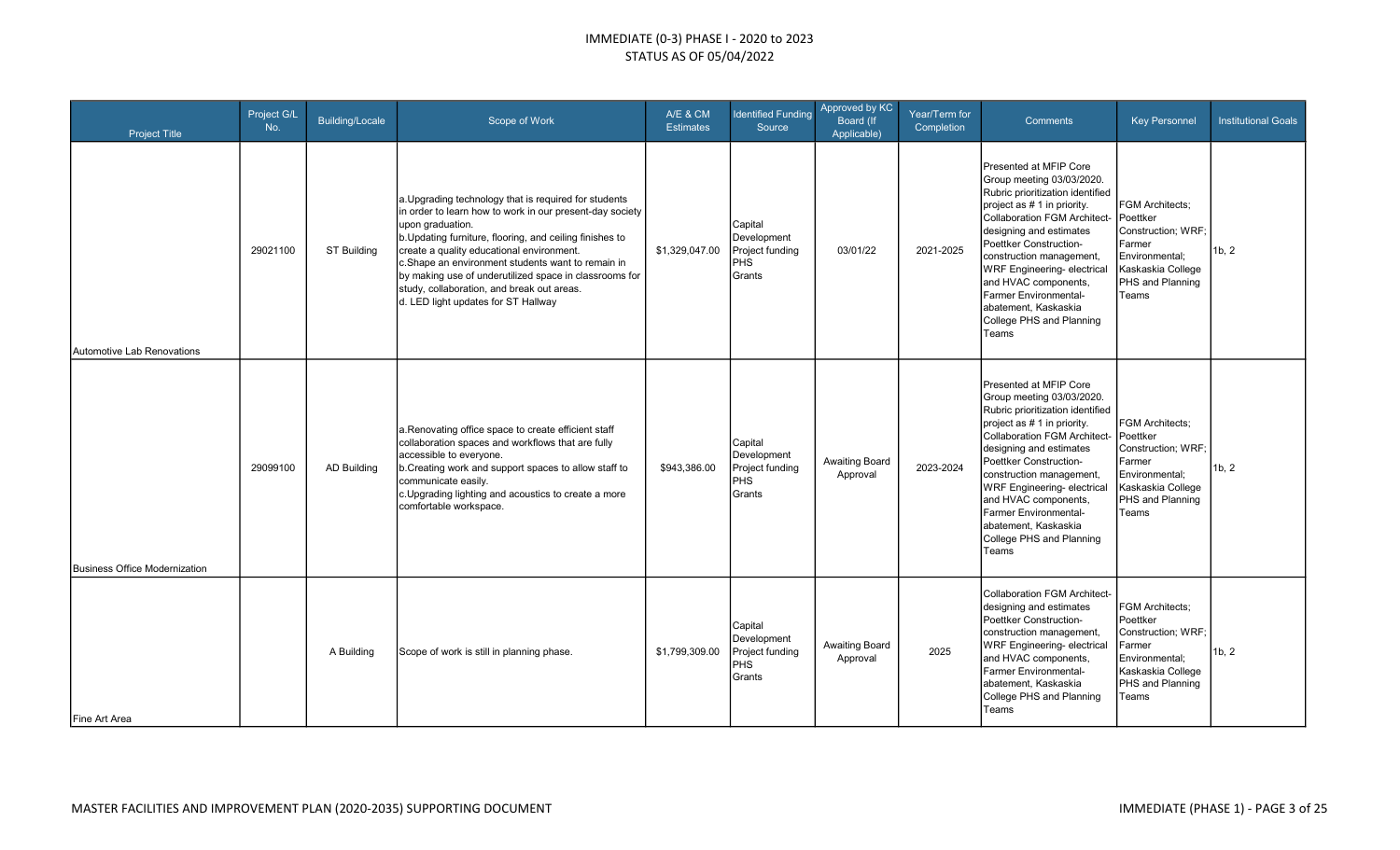| <b>Project Title</b> | Project G/L<br>No. | Building/Locale | Scope of Work                             | A/E & CM<br><b>Estimates</b> | Identified Funding<br>Source                                                      | Approved by KC<br>Board (If<br>Applicable) | Year/Term for<br>Completion | Comments                                                                                                                                                                                                                                                                                                                                                                                                   | <b>Key Personnel</b>                                                                                                              | <b>Institutional Goals</b> |
|----------------------|--------------------|-----------------|-------------------------------------------|------------------------------|-----------------------------------------------------------------------------------|--------------------------------------------|-----------------------------|------------------------------------------------------------------------------------------------------------------------------------------------------------------------------------------------------------------------------------------------------------------------------------------------------------------------------------------------------------------------------------------------------------|-----------------------------------------------------------------------------------------------------------------------------------|----------------------------|
| Gymnasium            | 29160000           | Gymnasium       | Scope of work is still in planning phase. |                              | Capital<br>Development<br>\$11,552,478.00 Project funding<br><b>PHS</b><br>Grants | <b>Awaiting Board</b><br>Approval          | 2025                        | Presented at MFIP Core<br>Group meeting 03/03/2020.<br>Rubric prioritization identified<br>project as # 1 in priority.<br>Collaboration FGM Architect- Poettker<br>designing and estimates<br>Poettker Construction-<br>construction management,<br><b>WRF</b> Engineering-electrical<br>and HVAC components,<br><b>Farmer Environmental-</b><br>abatement, Kaskaskia<br>College PHS and Planning<br>Teams | <b>FGM Architects:</b><br>Construction; WRF;<br>Farmer<br>Environmental;<br>Kaskaskia College<br><b>PHS</b> and Planning<br>Teams | 1b, 2                      |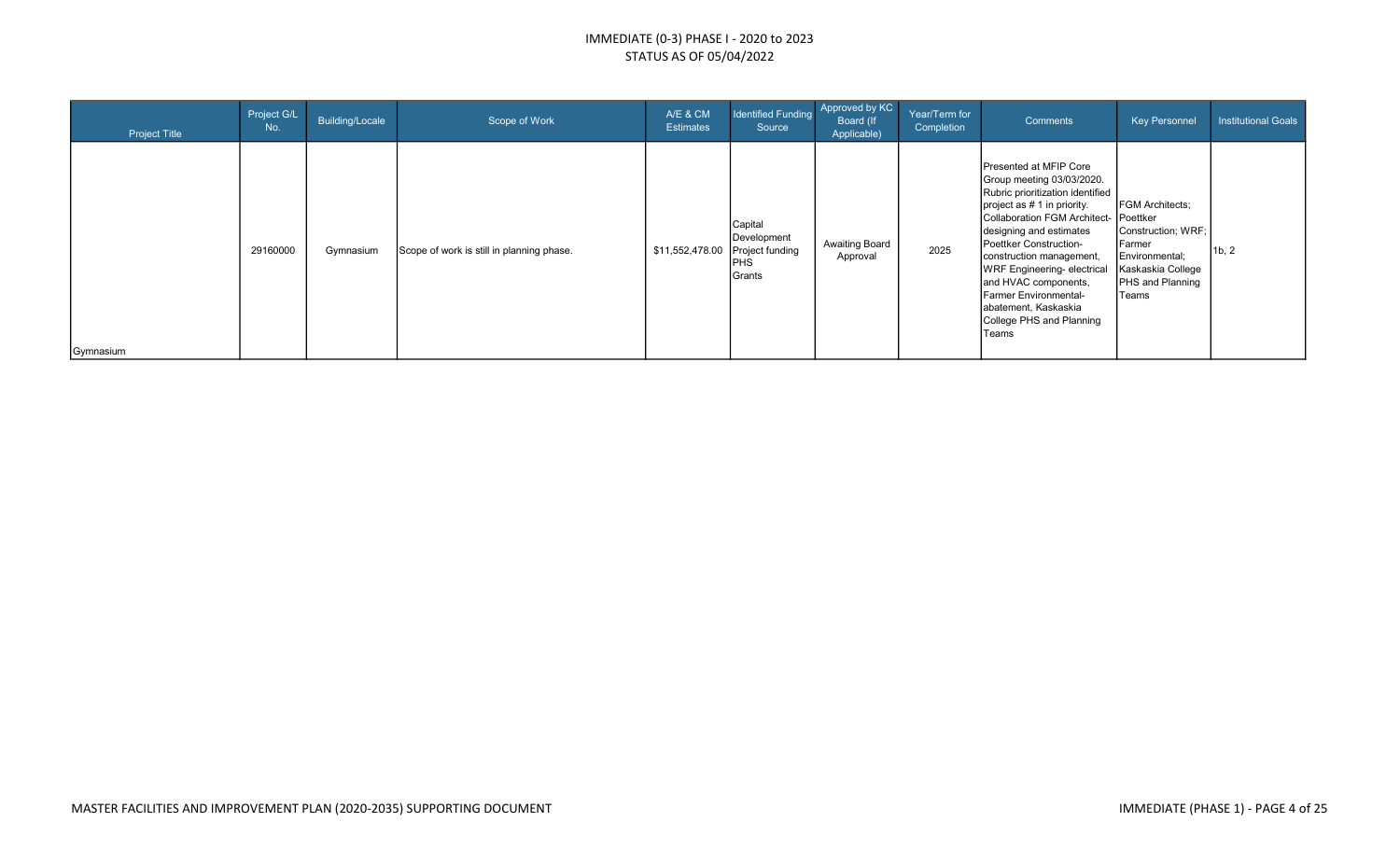| <b>Project Title</b>                                                                     | Project G/L<br>No. | Building/Locale           | Scope of Work                                                                                                                                                                                                                                                                                                                                                                                                                                                                                                                                                                                                                                                                                                                                      | A/E & CM<br><b>Estimates</b> | <b>Identified Funding</b><br>Source | Approved by <b>KC</b><br>Board (If<br>Applicable) | Year/Term for<br>Completion                                                              | Comments                                                                                                                                                                                                                                                                                                                                                                                                                                                                                                                                                                                                                                      | <b>Key Personnel</b>                                               | <b>Institutional Goals</b> |
|------------------------------------------------------------------------------------------|--------------------|---------------------------|----------------------------------------------------------------------------------------------------------------------------------------------------------------------------------------------------------------------------------------------------------------------------------------------------------------------------------------------------------------------------------------------------------------------------------------------------------------------------------------------------------------------------------------------------------------------------------------------------------------------------------------------------------------------------------------------------------------------------------------------------|------------------------------|-------------------------------------|---------------------------------------------------|------------------------------------------------------------------------------------------|-----------------------------------------------------------------------------------------------------------------------------------------------------------------------------------------------------------------------------------------------------------------------------------------------------------------------------------------------------------------------------------------------------------------------------------------------------------------------------------------------------------------------------------------------------------------------------------------------------------------------------------------------|--------------------------------------------------------------------|----------------------------|
| Salem Education Center Building<br><b>Repairs and Storm Sewer</b><br>Replacement Project | 29200004           | Salem Education<br>Center | This project will address recent damage to the Salem<br>Education Center caused by storm water entering the<br>building. Resulting damage includes the need to<br>replace carpeted areas within the building with new<br>carpet and cove base, replacement of drywall and<br>insulation that was removed during the remediation<br>process, repainting walls throughout the building and<br>replacement of water-damaged office furniture and<br>casework. Additionally, these funds will be used to<br>subsidize the remediation services provided by<br>Servpro. This project will also include the replacement<br>of the underground storm water sewer located in front<br>of the building. The estimated cost of this project is<br>\$375,000. |                              | \$375,000 PHS Funds                 | 11/25/19                                          | Interior Building -<br>May, 2020<br><b>Storm Drain</b><br>Replacement -<br>October, 2020 | Interior Building:<br>Poettker Construction<br>obtaining quotes. Projected<br>start date of 03/16/2020 and<br>completion date of<br>04/03/2020. Casework to be<br>delivered 04/28/2020 and<br>installed by 05/08/2020.<br>Move equipment and<br>furniture from St. Theresa<br>05/18/2020 - 05/22/2020.<br>All work has been completed<br>on the interior building with<br>the assistance of Poettker<br>Construction. Punch list<br>litems completed on<br>7/31/2020.<br>Storm Drain Replacement:<br>The project has been bid and<br>the bid awarded to KRB<br>Excavation. The project<br>began $09/21/2020$ and was<br>completed 10/02/2020. | Poettker<br>Construction,<br>Physical Plant,<br>Rhutasel, Gonzalez | 1b, 2                      |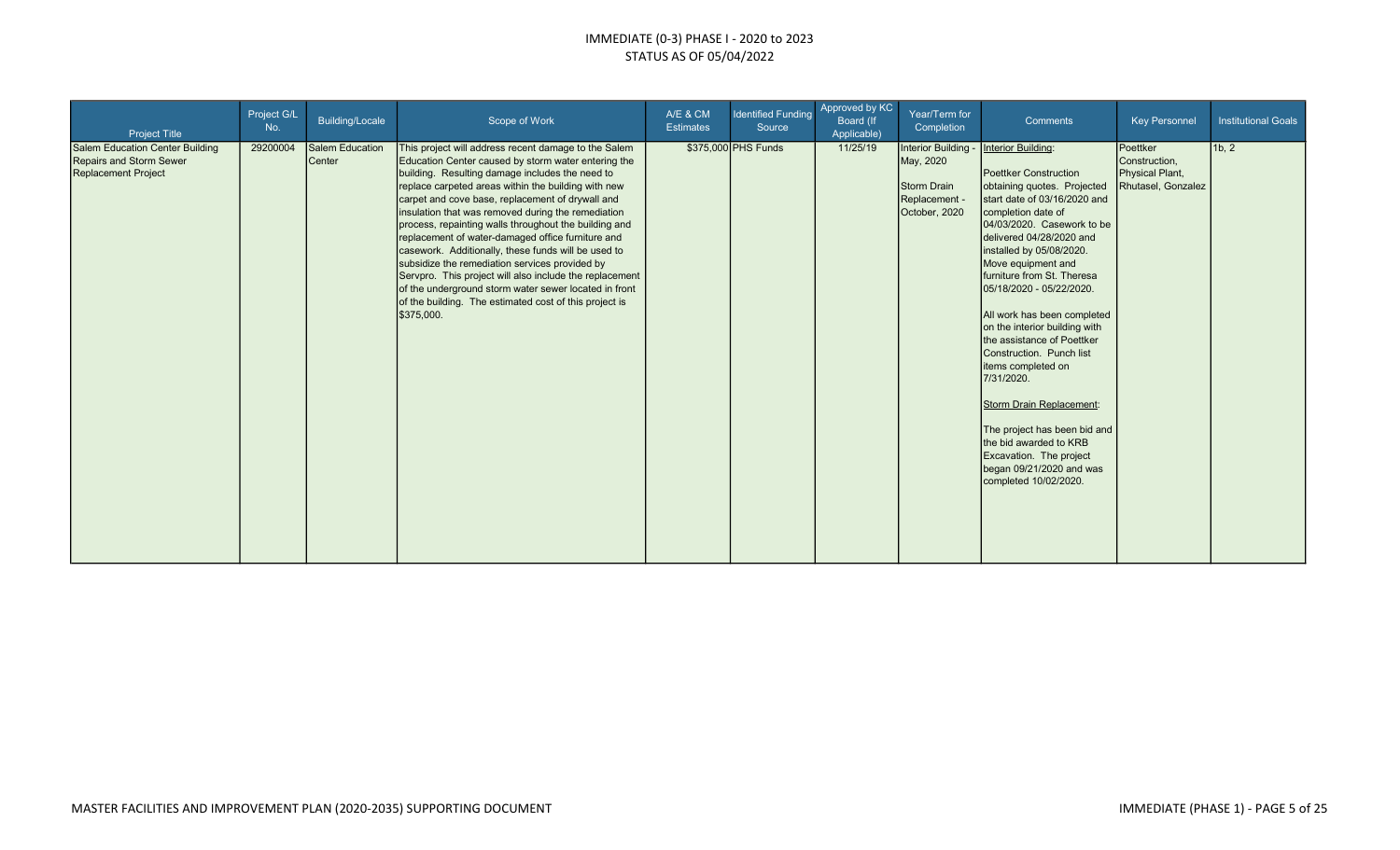| <b>Project Title</b>                                                                 | Project G/L<br>No.   | <b>Building/Locale</b> | Scope of Work                                                                                                                                                                                                                                                                                                                                                                                                                                                                                                                                                                                                                                 | A/E & CM<br><b>Estimates</b> | <b>Identified Funding</b><br>Source                                                     | Approved by KC<br>Board (If<br>Applicable) | Year/Term for<br>Completion     | <b>Comments</b>                                                                                                                                                                                                                                                                       | <b>Key Personnel</b>                              | <b>Institutional Goals</b> |
|--------------------------------------------------------------------------------------|----------------------|------------------------|-----------------------------------------------------------------------------------------------------------------------------------------------------------------------------------------------------------------------------------------------------------------------------------------------------------------------------------------------------------------------------------------------------------------------------------------------------------------------------------------------------------------------------------------------------------------------------------------------------------------------------------------------|------------------------------|-----------------------------------------------------------------------------------------|--------------------------------------------|---------------------------------|---------------------------------------------------------------------------------------------------------------------------------------------------------------------------------------------------------------------------------------------------------------------------------------|---------------------------------------------------|----------------------------|
| <b>Gym Rooftop HVAC Unit</b><br>Replacement Foyer Area<br>Replacement HVAC Fan Coils | 29413009<br>29413009 | Gymnasium<br>AD, ST    | This project is part of a campus-wide renovation of the<br>HVAC system including the replacement of terminal<br>equipment, controls, and ancillary equipment in order to<br>update the HVAC system making it more energy<br>efficient. This project involves the installation of a<br>rooftop HVAC unit which will provide heating and air<br>conditioning in the west foyer of the Gym where the<br>concession stand and men's and women's restrooms<br>are located. Additionally, the hallway leading from the<br>Gym to the Fitness Center will be included in this<br>project.<br>This project is part of a campus-wide renovation of the |                              | \$41,400 PHS Funds<br>(HVAC Repairs<br>with Controls<br>Phase III)<br>\$9,900 PHS Funds | 10/23/17<br>10/23/17                       | <b>June, 2020</b><br>June, 2020 | \$300,000 approved by Board. WRF Engineers,<br>Available balance is<br>\$263,029.10. Encumbered<br>\$168,730 in Project No.<br>29413005. Remaining<br>balance of \$94,299.10.<br>Project began 03/09/2020.<br><b>Project Completed</b><br>\$300,000 approved by Board. WRF Engineers, | Heartland<br>Mechanical,<br><b>Physical Plant</b> | 1b, 2<br>1b, 2             |
| AD/ST;                                                                               |                      |                        | HVAC system including the replacement of terminal<br>equipment, controls, and ancillary equipment in order to<br>update the HVAC system making it more energy<br>efficient. This project involves the replacement of<br>inoperable fan coils located near the north and south<br>entrances into the first-floor hallway in the Science &<br>Technology Building.                                                                                                                                                                                                                                                                              |                              | (HVAC Repairs<br>with Controls<br>Phase III)                                            |                                            |                                 | Available balance is<br>\$263,029.10. Encumbered<br>\$168,730 in Project No.<br>29413005. Remaining<br>balance of \$94,299.10.<br>Project began 03/09/2020.<br><b>Project Completed</b>                                                                                               | Heartland<br>Mechanical,<br><b>Physical Plant</b> |                            |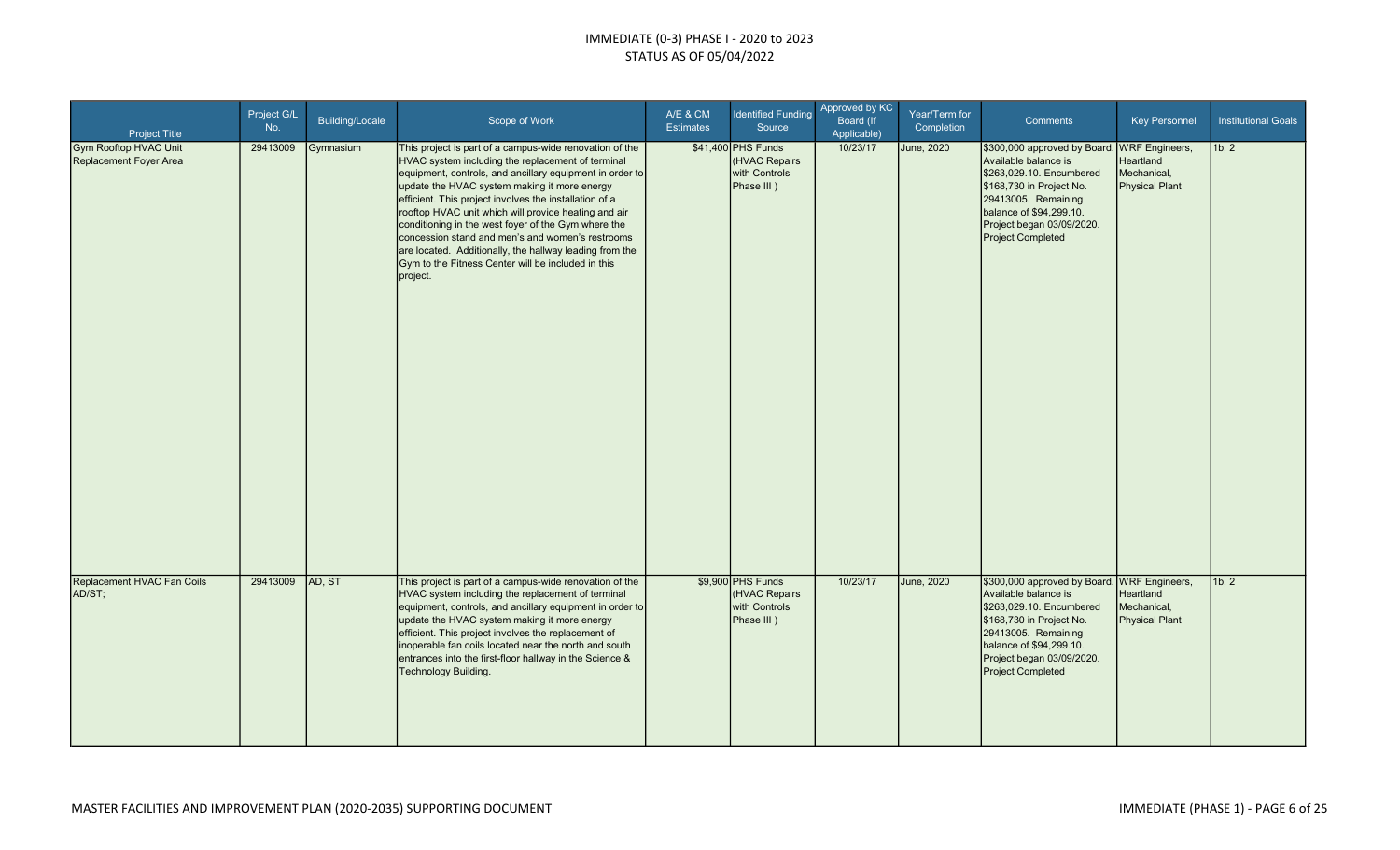| <b>Project Title</b>                                                                                  | Project G/L<br>No. | <b>Building/Locale</b> | Scope of Work                                                                                                                                                                                                                                                                                                                                                                                                                                                                                                                                                                                                                                                                           | A/E & CM<br><b>Estimates</b> | <b>Identified Funding</b><br>Source                                                                                                                                                    | Approved by KC<br>Board (If<br>Applicable) | Year/Term for<br>Completion | <b>Comments</b>                                                                                                                                                                                                                                                                                                                           | <b>Key Personnel</b>                                                       | <b>Institutional Goals</b> |
|-------------------------------------------------------------------------------------------------------|--------------------|------------------------|-----------------------------------------------------------------------------------------------------------------------------------------------------------------------------------------------------------------------------------------------------------------------------------------------------------------------------------------------------------------------------------------------------------------------------------------------------------------------------------------------------------------------------------------------------------------------------------------------------------------------------------------------------------------------------------------|------------------------------|----------------------------------------------------------------------------------------------------------------------------------------------------------------------------------------|--------------------------------------------|-----------------------------|-------------------------------------------------------------------------------------------------------------------------------------------------------------------------------------------------------------------------------------------------------------------------------------------------------------------------------------------|----------------------------------------------------------------------------|----------------------------|
| <b>HVAC HB Computer Classrooms</b><br>HB231/HB232;                                                    | 29413009           | <b>HB</b>              | This project is part of a campus-wide renovation of the<br>HVAC system including the replacement of terminal<br>equipment, controls, and ancillary equipment in order to<br>update the HVAC system making it more energy<br>efficient. The classroom and lab utilized by the<br>Computer Information Technology Program is located<br>on the second floor of the Health & Business Building.                                                                                                                                                                                                                                                                                            |                              | \$80,830 PHS Funds<br><b>HVAC Repairs</b><br>with Controls<br>Phase III)                                                                                                               | 10/23/17                                   | June, 2020                  | \$300,000 approved by Board.<br>Available balance is<br>\$263,029.10. Encumbered<br>\$168,730 in Project No.<br>29413005. Remaining<br>balance of \$94,299.10.<br>Project began 03/09/2020.                                                                                                                                               | <b>WRF</b> Engineers,<br>Heartland<br>Mechanical.<br><b>Physical Plant</b> | 1b, 2                      |
| Replacement of AHU/CU (AEC).<br>Total cost based on bids is \$156,850<br>plus AE fees of \$11,904.00. | 29413009           | <b>AEC</b>             | This project is part of a campus-wide renovation of the<br>HVAC system including the replacement of terminal<br>equipment, controls, and ancillary equipment in order to<br>update the HVAC system making it more energy<br>efficient. This project involves the replacement of two<br>air handling units and two condensing units in the<br>Agricultural Education Center.                                                                                                                                                                                                                                                                                                             |                              | \$36,600 PHS Funds<br>(HVAC Repairs<br>with Controls<br>Phase III)                                                                                                                     | 10/23/17                                   | June, 2020                  | \$300,000 approved by Board.<br>Available balance is<br>\$263.029.10. Encumbered<br>\$168,730 or \$168,754 in<br>Project No. 29413009.<br>Remaining balance of<br>\$94,299.10. Awaiting<br>notification from Business<br>Office for final payout.<br>Project began 03/09/2020                                                             | <b>WRF</b> Engineers,<br>Heartland<br>Mechanical.<br><b>Physical Plant</b> | 1b, 2                      |
| Middle Bridge Repairs (Campus<br>Road)                                                                | 29130001           | Main Campus            | Rhutasel & Associates completed a structural survey of<br>the three bridges on the Main Campus. Their report<br>indicated that the middle bridge, which is located near<br>the gravel drive leading back to the barn, has<br>intermittent spalling (breaking or peeling of the<br>concrete surface) at the edges of the channel beams<br>and the bottom surface has efflorescence (deposition<br>of salts on the concrete surface that is formed due to<br>evaporation of water from the concrete) at the joints<br>between the channel beams. Additionally, some of the<br>channel beam webs have longitudinal cracking and<br>some have traverse cracks (tight cracks, not full depth |                              | \$75,250 The estimated<br>cost of \$75,250.<br>Anticipated<br>FY2021 PHS<br><b>allocation</b><br>\$48,020.<br>Remaining<br>balance \$27,230<br><b>Itaken from PHS</b><br>Fund Balance. | 11/25/19                                   | November, 2020              | Allocation from PHS Fund<br>Balance to be replenished by Plant<br>FY2021 tax levy receipts.<br>(See Identified Funding<br>Source column.) Rhutasel is<br>working on submitting Corp of<br>Engineer approval to proceed<br>with project. The project<br>started August 12, 2020.<br>This project was bid as one<br>project with the Campus | Rhutasel, Physical                                                         | 1b, 2                      |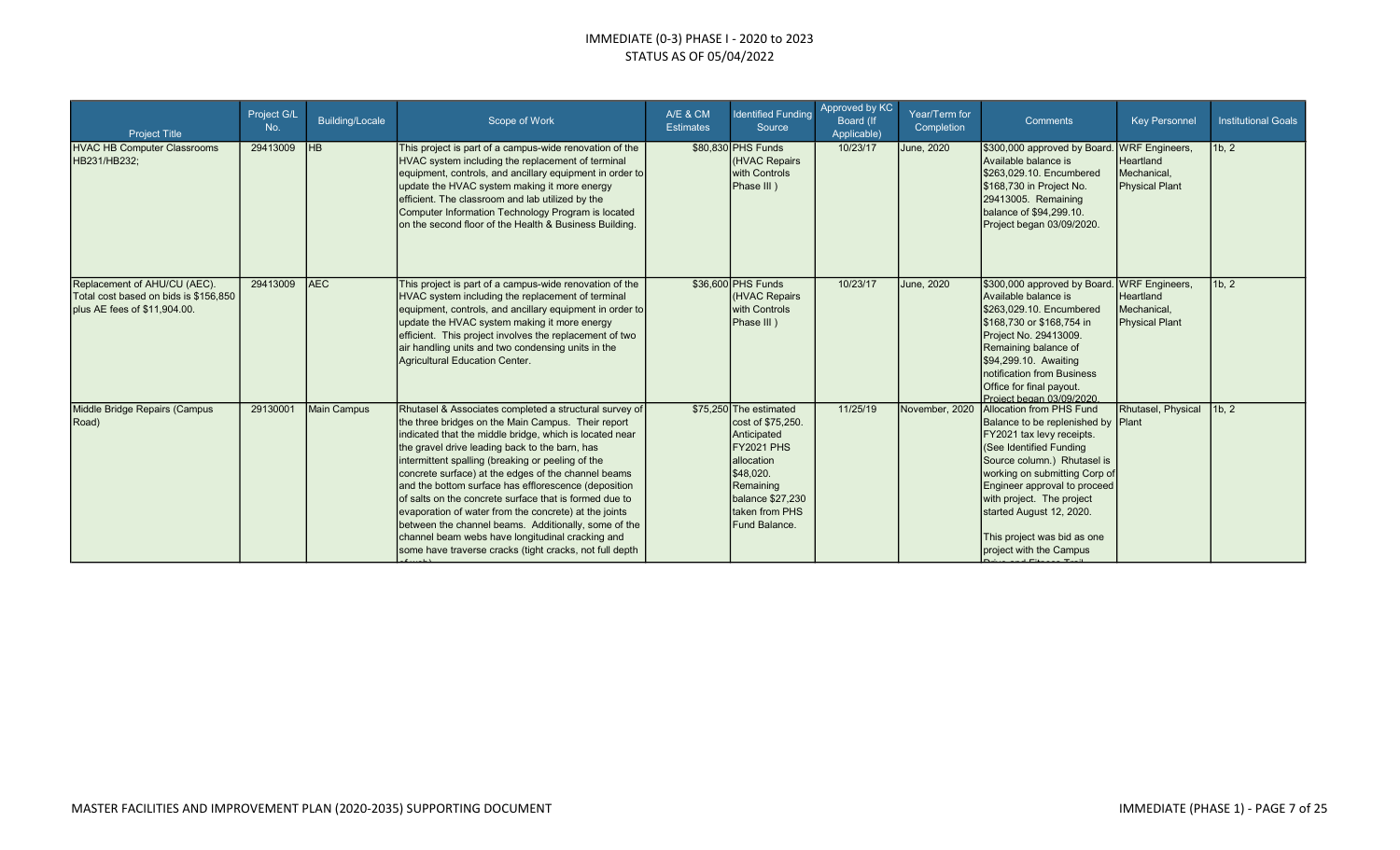| <b>Project Title</b>                                                 | Project G/L<br>No. | <b>Building/Locale</b> | Scope of Work                                                                                                                                                                                                                                                                                                                                                                                                                                                                                                                                                                                                                                                                                                                                                                                                                                                                                                                | A/E & CM<br><b>Estimates</b> | <b>Identified Funding</b><br>Source | Approved by KC<br>Board (If<br>Applicable) | Year/Term for<br>Completion | <b>Comments</b>                                                                                                                                                                                                                                                                                                                                                              | <b>Key Personnel</b>                      | <b>Institutional Goals</b> |
|----------------------------------------------------------------------|--------------------|------------------------|------------------------------------------------------------------------------------------------------------------------------------------------------------------------------------------------------------------------------------------------------------------------------------------------------------------------------------------------------------------------------------------------------------------------------------------------------------------------------------------------------------------------------------------------------------------------------------------------------------------------------------------------------------------------------------------------------------------------------------------------------------------------------------------------------------------------------------------------------------------------------------------------------------------------------|------------------------------|-------------------------------------|--------------------------------------------|-----------------------------|------------------------------------------------------------------------------------------------------------------------------------------------------------------------------------------------------------------------------------------------------------------------------------------------------------------------------------------------------------------------------|-------------------------------------------|----------------------------|
| <b>Hallway Flooring Replacement</b><br>Project AD & ST (First Floor) | 29020033           | <b>AD &amp; ST</b>     | This project involves the replacement of existing<br>flooring in the first floors of the Administration Building<br>and Science & Technology Building. The flooring in<br>both buildings was installed during original construction<br>of the buildings. The VCT flooring in the first floor of<br>the Science & Technology Building and the ceramic<br>brick flooring in the first floor of the Administration<br>Building are both slipping hazards. Additionally, the<br>VCT flooring in the Science & Technology Building has<br>been tested for the presence of asbestos and test<br>results indicate asbestos is present in the black mastic<br>adhesive. The estimated cost to replace the flooring in<br>both hallways is \$142,200 and the cost to abate the<br>black mastic adhesive under the VCT in the Science &<br>Technology Building hallway is \$14,800 for a total<br>estimated project cost of \$157,000. |                              | \$157,000 PHS Funds                 | 11/25/19                                   | <b>July, 2020</b>           | <b>Allocation from PHS Fund</b><br>Balance to be replenished by Environmental,<br>FY2021 tax levy receipts.<br>(See Identified Funding<br>Source column.) Rhutasel is<br>working on submitting Corp of<br>Engineer approval to proceed<br>with project. College staff<br>met with Poettker on<br>3/06/2020. CM is working on<br>estimates and will submit<br>quotes or bids. | Poettker, Farmer<br><b>Physical Plant</b> | 1b.2                       |
| Storm Drain Replacement Project                                      | 29020026           | <b>Main Campus</b>     | This project will address issues with storm water<br>drainage on the west and east sides of the Science &<br>Technology Building. Work to be performed includes<br>re-grading the area on the west side of the building,<br>installation of a swale with an inlet to drain the water,<br>and replacement of the damaged storm drain system<br>on the east side of the building.                                                                                                                                                                                                                                                                                                                                                                                                                                                                                                                                              |                              | \$107,680 PHS Funds                 | 10/22/18                                   | June, 2020                  | Repairs to Fitness Trail.<br>Physical Plant contacted<br>HMG to discuss this project<br>the week of 03/04/2020.<br>HMG responded the punch<br>list items will be completed as<br>soon as weather permits.<br>Project completed April,<br>2020.                                                                                                                               | HMG, Craig Roper,<br>Jennings Carter      | 1b, 2                      |
| Wooden Pedestrian Bridge<br>Replacement Project                      | 29020029           | <b>Main Campus</b>     | This project involves the replacement of the wooden<br>pedestrian bridge with a new bridge capable of<br>accommodating a single vehicle weighing up to 20,000<br>pounds.                                                                                                                                                                                                                                                                                                                                                                                                                                                                                                                                                                                                                                                                                                                                                     |                              | \$180,000 PHS Funds                 | 10/22/18                                   | May, 2020                   | Punch list items to be<br>completed Spring 2020.                                                                                                                                                                                                                                                                                                                             | Rhutasel, KRB,<br>Physical Plant          | 1b, 2                      |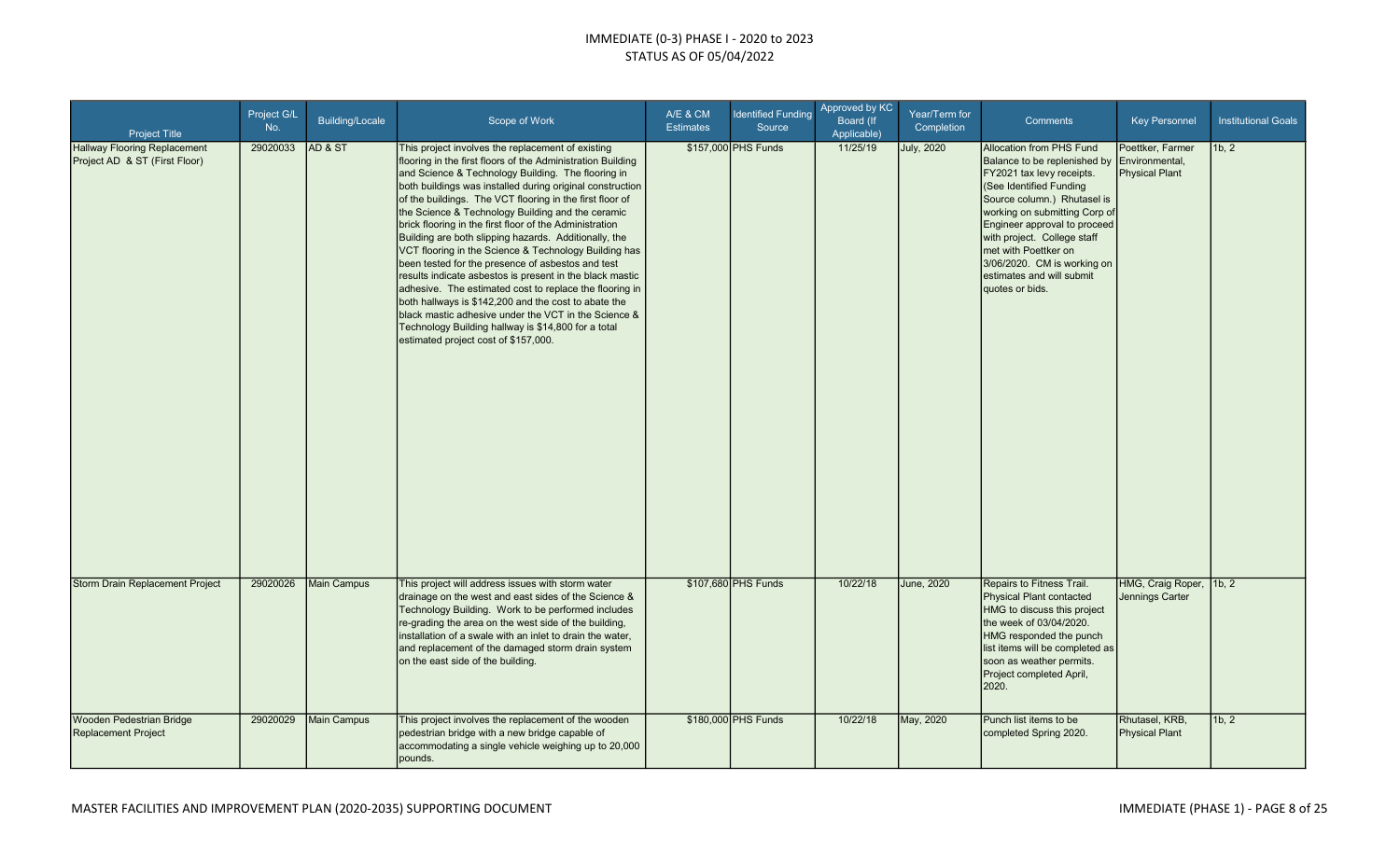| <b>Project Title</b>                                                      | Project G/L<br>No. | Building/Locale                       | Scope of Work                                                                                                                                                                                                                                                                                                                                                                                                                                                                                                                                                                                                                                                       | A/E & CM<br><b>Estimates</b> | <b>Identified Funding</b><br>Source | Approved by KC<br>Board (If<br>Applicable) | Year/Term for<br>Completion | Comments                                                                                                                                                                                                                                                                                                                                                                                                                                                                                                                                                                                                                                                                                                                                                                                            | <b>Key Personnel</b>                                    | <b>Institutional Goals</b> |
|---------------------------------------------------------------------------|--------------------|---------------------------------------|---------------------------------------------------------------------------------------------------------------------------------------------------------------------------------------------------------------------------------------------------------------------------------------------------------------------------------------------------------------------------------------------------------------------------------------------------------------------------------------------------------------------------------------------------------------------------------------------------------------------------------------------------------------------|------------------------------|-------------------------------------|--------------------------------------------|-----------------------------|-----------------------------------------------------------------------------------------------------------------------------------------------------------------------------------------------------------------------------------------------------------------------------------------------------------------------------------------------------------------------------------------------------------------------------------------------------------------------------------------------------------------------------------------------------------------------------------------------------------------------------------------------------------------------------------------------------------------------------------------------------------------------------------------------------|---------------------------------------------------------|----------------------------|
| <b>Greenville Education Center Storm</b><br><b>Water Drainage Project</b> | 29400062           | Greenville<br><b>Education Center</b> | This project involves addressing storm water drainage<br>Issues at the Greenville Education Center. The<br>elevation of the adjoining property to the north is<br>considerably higher than the Greenville Education<br>Center. Subsequently, there are issues with water<br>seeping into the north side of the Center at floor level.<br>This is resulting in damage to the floor covering and<br>increases the risk of the presence of mold. The PHS<br>funds requested will be used to address the issue<br>either by making necessary repairs or developing a<br>more comprehensive plan to remedy the issue. The<br>estimated cost of this project is \$51,320. |                              | \$51,320 PHS Funds                  | 11/25/19                                   | February, 2021              | Allocation from PHS Fund<br>Balance to be replenished by<br>FY2021 tax levy receipts.<br>Met with Poettker on<br>03/06/2020. Discussed<br>projected start date of<br>05/18/2020 and completion<br>date of 06/06/2020. CM<br>verified no issues with these<br>dates getting quotes and will<br>follow up with College. This<br>project is scheduled to start<br>August 19, 2020.<br>This project began<br>Wednesday - August 19,<br>2020 and the scope of the<br>project was completed<br>September 11, 2020.<br>Classes resumed on<br>September 14, 2020. As of<br>10/20/2022, only outstanding<br>issue is the carpet tile around<br>the perimeter of the north<br>walls of the class rooms.<br>Additional leakage issue<br>addressed February, 2021.<br><b>Project Completed February</b><br>2021 | Poettker<br>Construction (CM),<br><b>Physical Plant</b> | 1b, 2                      |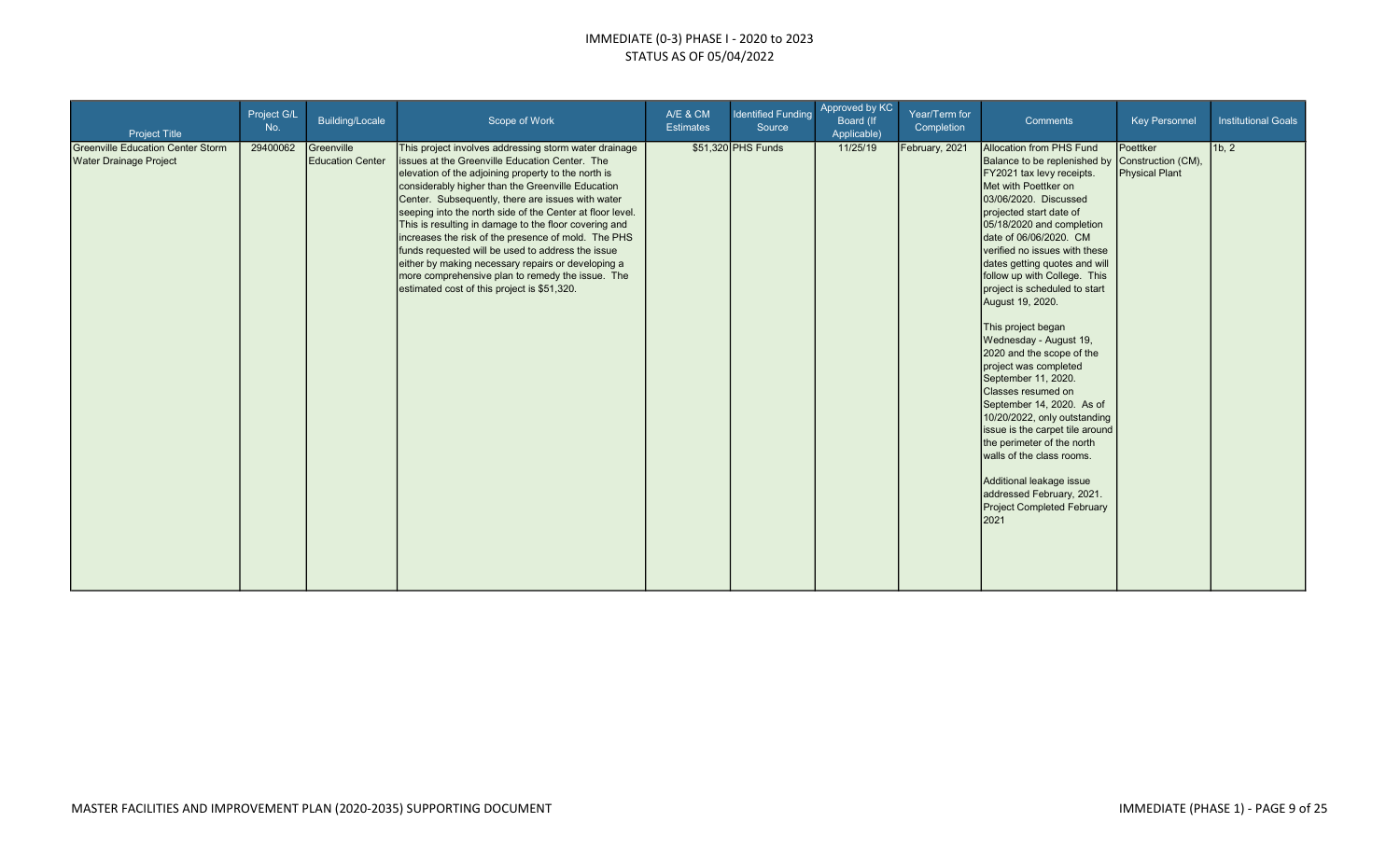| <b>Project Title</b>                       | Project G/L<br>No. | Building/Locale | Scope of Work                                                                                                                                                                                                                                                                                                                                                                                                                                                                                                                                                                                                                                                                                                                                                                                                                                                                                                                 | A/E & CM<br><b>Estimates</b> | <b>Identified Funding</b><br>Source | Approved by KC<br>Board (If<br>Applicable) | Year/Term for<br>Completion                                 | Comments                                                                                                                                                                                                                                                                                                                                                                                                                                                                                                                                                                                                                                                                                                                              | <b>Key Personnel</b>                                                                           | <b>Institutional Goals</b> |
|--------------------------------------------|--------------------|-----------------|-------------------------------------------------------------------------------------------------------------------------------------------------------------------------------------------------------------------------------------------------------------------------------------------------------------------------------------------------------------------------------------------------------------------------------------------------------------------------------------------------------------------------------------------------------------------------------------------------------------------------------------------------------------------------------------------------------------------------------------------------------------------------------------------------------------------------------------------------------------------------------------------------------------------------------|------------------------------|-------------------------------------|--------------------------------------------|-------------------------------------------------------------|---------------------------------------------------------------------------------------------------------------------------------------------------------------------------------------------------------------------------------------------------------------------------------------------------------------------------------------------------------------------------------------------------------------------------------------------------------------------------------------------------------------------------------------------------------------------------------------------------------------------------------------------------------------------------------------------------------------------------------------|------------------------------------------------------------------------------------------------|----------------------------|
| LED Lighting Upgrade Project -<br>Phase II | 29020032           | Main Campus     | This project includes the replacement of existing light<br>fixtures with energy efficient LED light fixtures in the<br>Science & Technology Building, Administration<br>Building, Health & Business Building, Library Building<br>and Fine Arts Building Fall/Spring 2024. Over the past<br>two years, the College has upgraded light fixtures in<br>many areas on campus, but areas within the buildings<br>identified still need to have LED light fixtures installed.<br>Installation of LED light fixtures will provide better<br>illumination, energy savings and reduced maintenance<br>costs since a LED light fixture doesn't have a ballast.<br>Furthermore, the LED light fixtures come with a 5-year<br>manufacturer's warranty. WRF Engineers has<br>estimated the payback period for the installation of the<br>LED light fixtures to be just under 8 years. The<br>estimated cost of this project is \$161,660. |                              | \$161,660 PHS Funds                 | 11/25/19                                   | HB - L October<br>2023<br>ST-AD<br>Fall/Spring 2023<br>2024 | PHS funds will not be<br>received until FY2021. This<br>LED upgrade project will fund<br>Fine Arts Building the lighting portions of<br>multiple projects identified<br>and recommended by FGM<br>Architects, WRF Engineers<br>and Poettker Construction.<br>To be utilized for Capital<br>Development Projects<br>Update: The most recent<br>update with the funding<br>sources and plan to replace<br>the ST- AD Building will be<br>recycled in the AD - ST Area.<br>The recycled lights were<br>recently installed into HB and<br>L Building Areas.<br>Update: this project will be<br>collaborated into the Bond<br>Renovation projects. Lights<br>will be saved from HB and L<br>Reno and will be repurposed<br>on main campus. | <b>WRF</b> Engineers,<br>FGM Architects,<br>Poettker<br>Construction,<br><b>Physical Plant</b> | 1b, 2                      |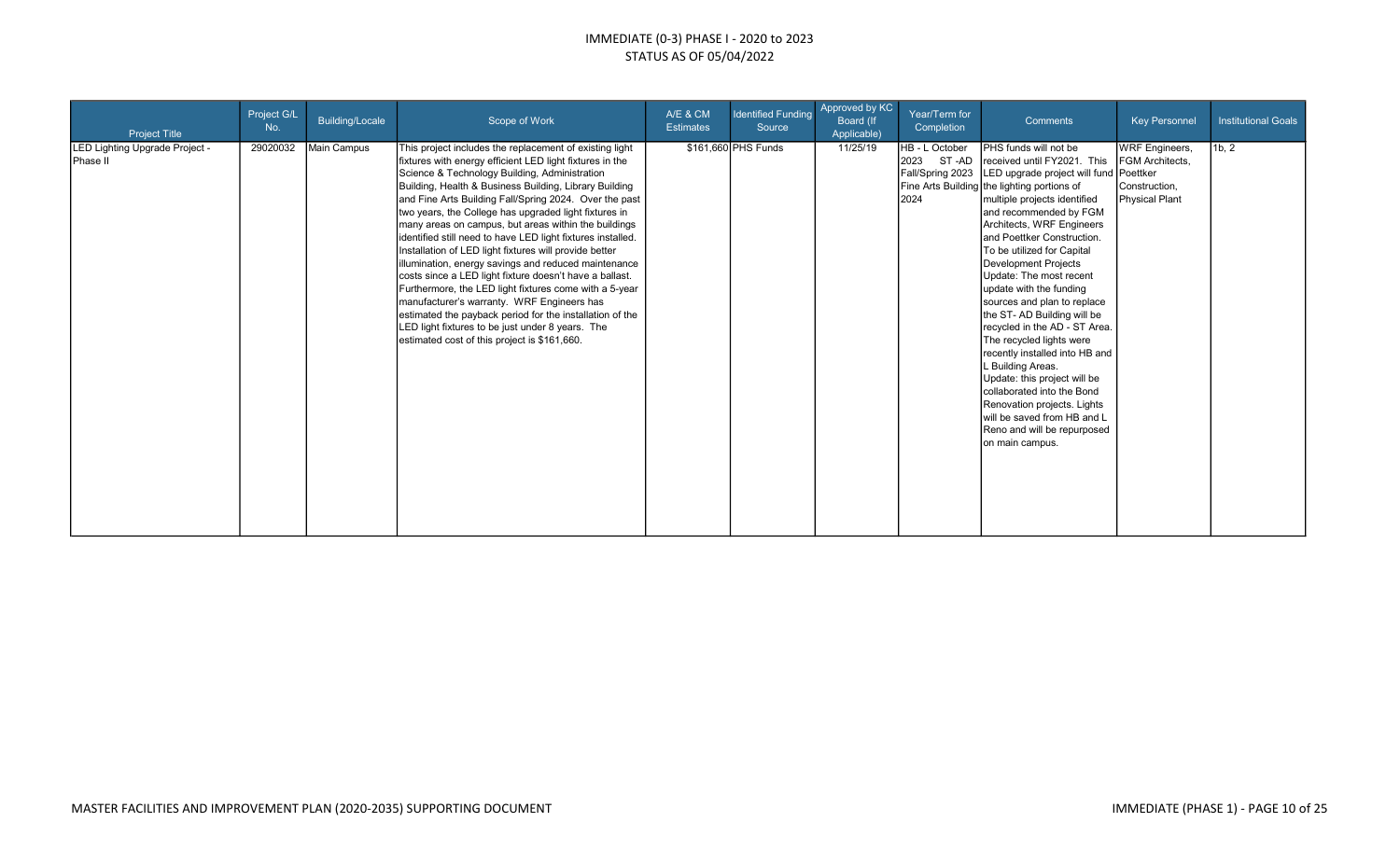| <b>Project Title</b>                                                                          | Project G/L<br>No. | Building/Locale | Scope of Work                                                                                                                                                                                                                                                                                                                                                                                                                                                                                                                                                                                                                                     | A/E & CM<br><b>Estimates</b> | <b>Identified Funding</b><br>Source | Approved by KC<br>Board (If<br>Applicable) | Year/Term for<br>Completion        | <b>Comments</b>                                                                                                                                                                                                                                                                                                                                                                                                                                                                                                                            | <b>Key Personnel</b>                             | <b>Institutional Goals</b>      |
|-----------------------------------------------------------------------------------------------|--------------------|-----------------|---------------------------------------------------------------------------------------------------------------------------------------------------------------------------------------------------------------------------------------------------------------------------------------------------------------------------------------------------------------------------------------------------------------------------------------------------------------------------------------------------------------------------------------------------------------------------------------------------------------------------------------------------|------------------------------|-------------------------------------|--------------------------------------------|------------------------------------|--------------------------------------------------------------------------------------------------------------------------------------------------------------------------------------------------------------------------------------------------------------------------------------------------------------------------------------------------------------------------------------------------------------------------------------------------------------------------------------------------------------------------------------------|--------------------------------------------------|---------------------------------|
| Campus Drive & Fitness Trail Culvert<br><b>Replacement Project</b>                            | 29130002           | Main Campus     | The culvert underneath Campus Drive and the Fitness<br>Trail was installed during the original construction of<br>the Main Campus. Over time the culvert has<br>deteriorated to a point where it needs to be replaced.<br>Rhutasel & Associates has examined the culvert and<br>confirmed the need for its replacement. The project<br>involves the removal of approximately 210 feet of the<br>existing culvert which starts on the east side of<br>Campus Drive and runs west under the Fitness Trail.<br>The existing metal culvert will be replaced with a<br>reinforced concrete culvert. The estimated cost of this<br>project is \$68,000. |                              | \$68,000 PHS Funds                  | 11/25/19                                   | November, 2020                     | Allocation from PHS Fund<br>Balance to be replenished by Plant<br>FY2021 tax levy receipts.<br>College discussed this project<br>running concurrent with<br>bridge project.<br>This project was bid as one<br>project with the Middle Bridge<br>Repairs Project. The project<br>was completed the week<br>ending September 1, 2020.<br>A walk through of the areas<br>was completed on Tuesday -<br>September 5, 2020 and the<br>final punch list was<br>completed. The only<br>outstanding issue was waiting<br>on a stand of grass to be | Rhutasel, Physical                               | 1 <sub>b</sub> , 2 <sub>1</sub> |
| <b>ADA Signage (See Exterior</b><br><b>Wayfinding Signage Capital</b><br>Development Funding) | 29100003           | Main Campus     | Installation of room numbers throughout the main<br>campus, meeting ADA compliance with Braille. This<br>project is for the internal signage to become a part of<br>the campus-wide room and building re-naming project.                                                                                                                                                                                                                                                                                                                                                                                                                          |                              | \$72,000 PHS Funds                  | 12/14/00                                   | Project<br>completed June,<br>2020 | Finalizing ADA room signage<br>to be ordered to rectify<br>additional spaces.<br>Anticipated completion<br>Summer 2020. The<br>remaining funds will be used<br>for wayfinding signage in<br>College hallways. Anticipated<br>completion Fall 2020.                                                                                                                                                                                                                                                                                         | Poettker<br>Construction (CM),<br>Physical Plant | 1b, 2                           |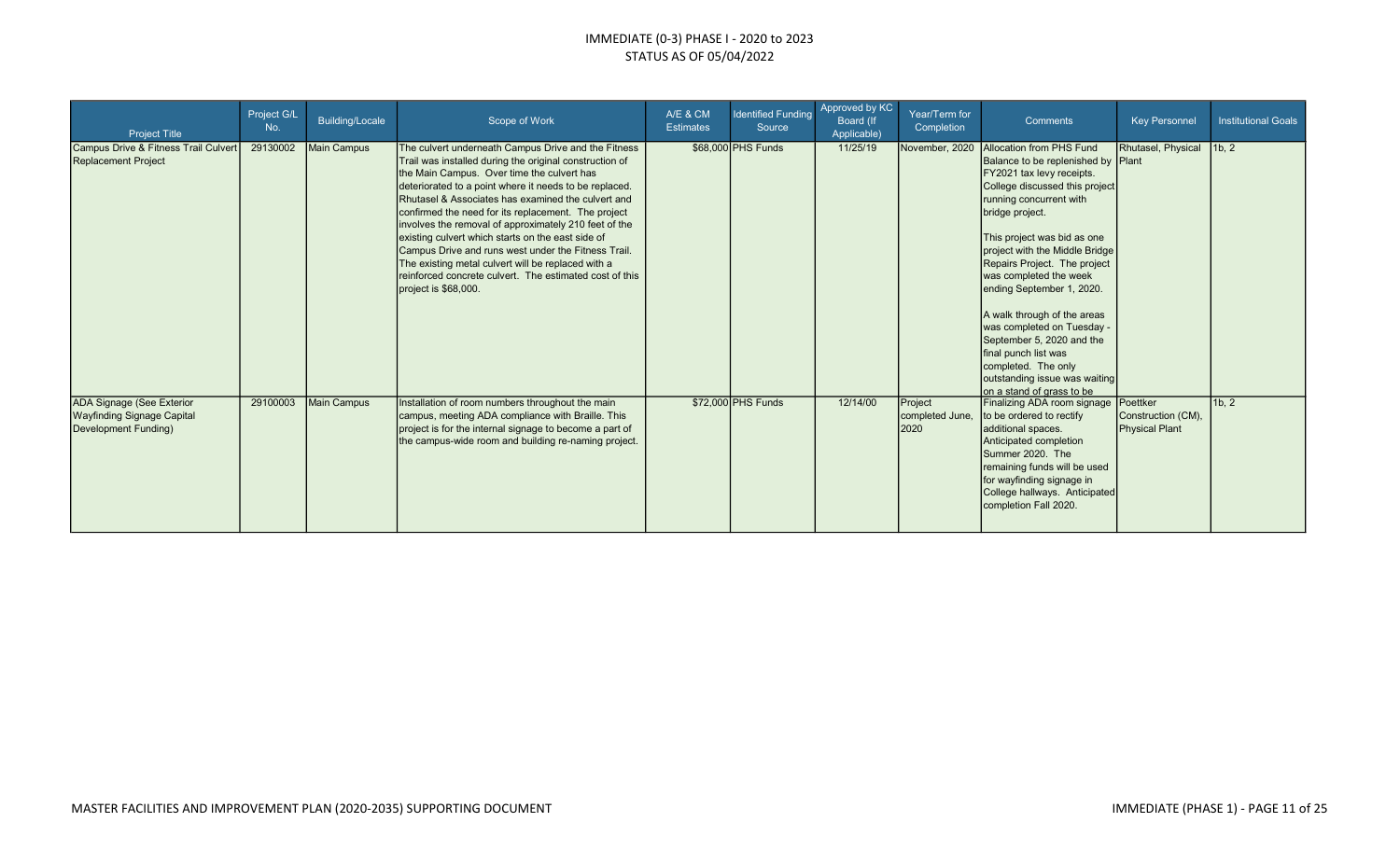| <b>Project Title</b>                               | Project G/L<br>No. | <b>Building/Locale</b> | Scope of Work                                                                                                                                                                                                                                                                                                                                                                                                                                                                                                                                                                                                                                                                                                                                                                                                                                                                                                                                                                                                                                                                                                                                                                                                                                           | A/E & CM<br><b>Estimates</b> | <b>Identified Funding</b><br>Source                                                                                                                                                                                                                                                                    | Approved by KC<br>Board (If<br>Applicable) | Year/Term for<br>Completion            | <b>Comments</b>                                                                                                                                                                                                     | <b>Key Personnel</b>                                                                  | <b>Institutional Goals</b> |
|----------------------------------------------------|--------------------|------------------------|---------------------------------------------------------------------------------------------------------------------------------------------------------------------------------------------------------------------------------------------------------------------------------------------------------------------------------------------------------------------------------------------------------------------------------------------------------------------------------------------------------------------------------------------------------------------------------------------------------------------------------------------------------------------------------------------------------------------------------------------------------------------------------------------------------------------------------------------------------------------------------------------------------------------------------------------------------------------------------------------------------------------------------------------------------------------------------------------------------------------------------------------------------------------------------------------------------------------------------------------------------|------------------------------|--------------------------------------------------------------------------------------------------------------------------------------------------------------------------------------------------------------------------------------------------------------------------------------------------------|--------------------------------------------|----------------------------------------|---------------------------------------------------------------------------------------------------------------------------------------------------------------------------------------------------------------------|---------------------------------------------------------------------------------------|----------------------------|
| Human Resources Relocation<br>Project              | 29900014           | Main Campus            | HR Renovation will consist of reconfiguring +/- 1,350<br>SF area on the southeast quadrant of the second floor<br>of the ST building. The existing area consists of two<br>offices, a small lab and a classroom.<br><b>Demolition:</b><br>This space will require abatement to remove flooring<br>and drywall compound. All existing ceilings, walls, wall<br>base, flooring, electrical, HVAC (unit ventilators/split<br>systems) and plumbing will be removed. The walls<br>surrounding the space will be demolished down to the<br>studs internal to the space.<br>Construction:<br>The new space will comprise of a conference room,<br>storage room, HR office, office, personnel, reception<br>and waiting with a passage connecting all the spaces.<br>New walls, Ceilings, flooring, wall base, casework and<br>window shades will be installed per drawings. Electrical<br>would consist of new lighting, outlets and switches.<br>The conference and HR office will require Audio/Visual<br>infrastructure with the electronic components provided<br>by Kaskaskia College. A new HVAC unit would be set<br>on the roof to supply the space via ducted supplies and<br>plenum return. New furniture will be provided by<br>Kaskaskia College. |                              | \$213,913 PHS Funds -<br>\$160,920; FY20<br>3YEP - \$9,914;<br><b>FY21 3YEP -</b><br>\$43,079 for a total<br>of \$213,913; MC<br>HVAC Repairs<br>Phase II -<br>\$44,350 was<br>completed along<br>with this project.<br><b>Total Project</b><br><b>Estimate was</b><br>\$258,263 for both<br>projects. | 06/22/20                                   | Project<br>Completed:<br>January, 2021 | <b>Relocation of current Human</b><br>Resources office. Asbestos<br>Abatement was completed in<br>November, 2020.<br>Construction began<br>November, 2020 and was<br>completed the second week<br>of January, 2021. | Poettker<br>Construction, Rob<br>Jervis, Physical<br>Plant, Human<br><b>Resources</b> | 1b, 2                      |
| Human Resources HVAC<br><b>Replacement Project</b> | 29900015           | <b>Main Campus</b>     | This project included the installation of a roof-mounted<br>variable refrigerant flow unit and four individual<br>cassette units. The project was completed in<br>conjunction with the Human Resources Relocation<br>Project                                                                                                                                                                                                                                                                                                                                                                                                                                                                                                                                                                                                                                                                                                                                                                                                                                                                                                                                                                                                                            |                              | \$44,350 MC HVAC<br>Repairs Phase II -<br>\$44,350; Project<br>completed along<br>with Human<br>Resource<br>Relocation<br>Project. Total<br>Project Estimate<br>was \$258,263 for<br>both projects.                                                                                                    | 06/22/20                                   | January, 2021                          | Relocation of current Human<br>Resources office. Asbestos<br>Abatement was completed in<br>November, 2020.<br>Construction began<br>November, 2020 and was<br>completed the second week<br>of January, 2021.        | Poettker<br>Construction, Rob<br>Jervis, Physical<br>Plant, Human<br><b>Resources</b> |                            |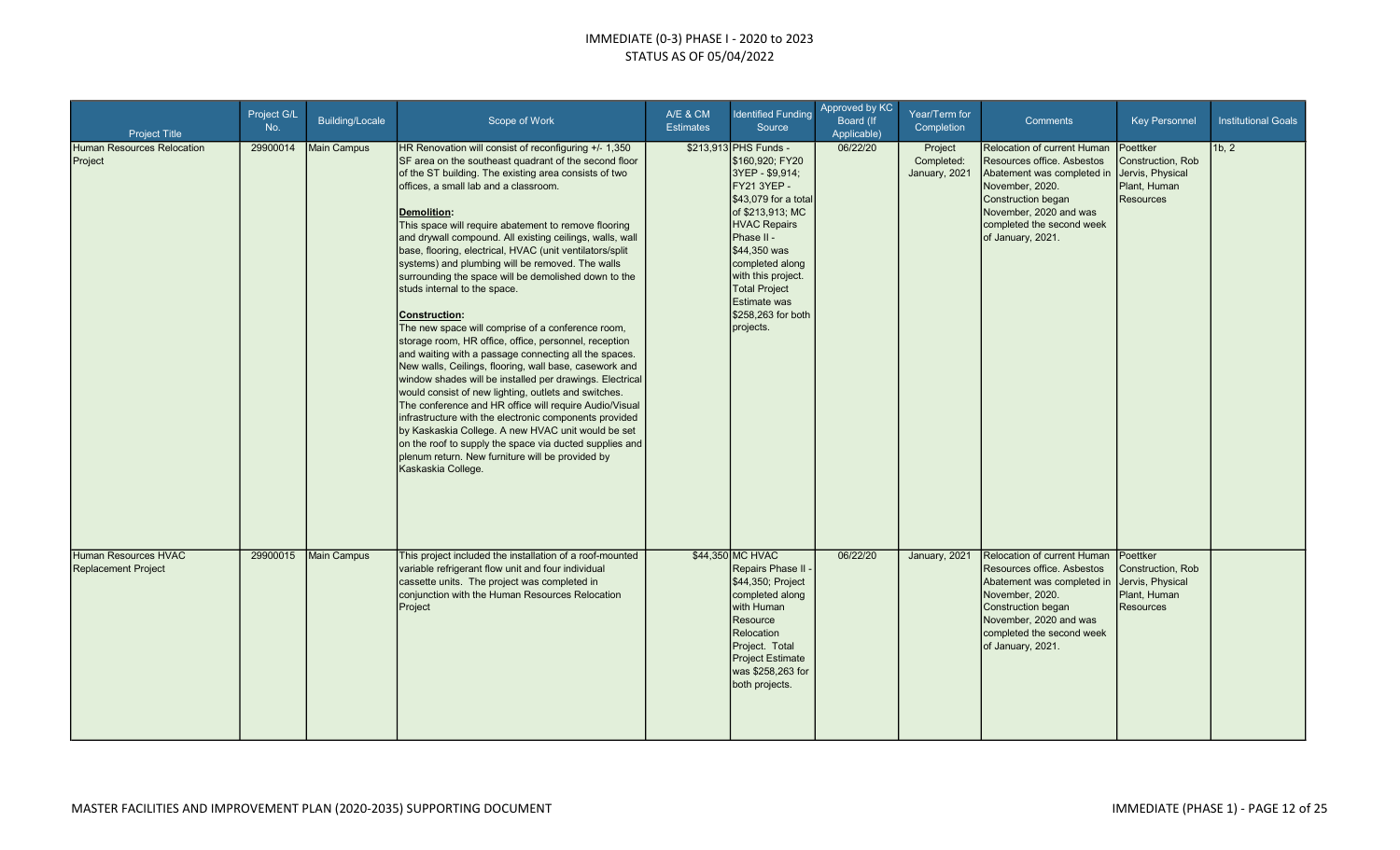| <b>Project Title</b>                                       | Project G/L<br>No. | <b>Building/Locale</b> | Scope of Work                                                                                                                                                                                                                                                                                                                                                                                                                       | A/E & CM<br><b>Estimates</b> | <b>Identified Funding</b><br>Source | Approved by KC<br>Board (If<br>Applicable) | Year/Term for<br>Completion             | <b>Comments</b>                                                                                                                                                                                                                                                                        | <b>Key Personnel</b>                                                                                | <b>Institutional Goals</b> |
|------------------------------------------------------------|--------------------|------------------------|-------------------------------------------------------------------------------------------------------------------------------------------------------------------------------------------------------------------------------------------------------------------------------------------------------------------------------------------------------------------------------------------------------------------------------------|------------------------------|-------------------------------------|--------------------------------------------|-----------------------------------------|----------------------------------------------------------------------------------------------------------------------------------------------------------------------------------------------------------------------------------------------------------------------------------------|-----------------------------------------------------------------------------------------------------|----------------------------|
| ST & AD Second Floor Hallway<br><b>Replacement Project</b> | 29020036           | ST, AD/Main<br>Campus  | This project will involve the removal and abatement of<br>the VCT flooring in the hallways of the Science &<br>Technology Building and the Administration Building<br>and classrooms ST 203 and ST214. This project<br>involves the replacement of existing flooring in the<br>second floor hallways of the Science & Technology<br>Building and the Administration Building including<br>classrooms ST203, ST211, ST212 and ST214. |                              | \$85,000 PHS Funds                  | 10/26/20                                   | January, 2021                           | Project began in November,<br>2020 with asbestos<br>abatement; flooring<br>replacement began last week<br>of November. The project<br>was completed in January,<br>2021 with the final open<br>punch list item satisfactorily<br>addressed in May, 2021.<br>Project Completed May 2021 | Poettker<br>Construction.<br>Farmer<br>Environmental,<br>Physical Plant, Rob<br><b>Jervis</b>       | 1b, 2                      |
| <b>HVAC Repairs with Controls Phase</b><br>IV (L Roof)     | 29413011           | L/Main Campus          | This project involves removal and replacement of eight<br>$(8)$ ductless split classroom cooling units; the removal<br>and replacement of twelve (12) gravity roof ventilators;<br>and the removal and replacement of one (1) exhaust<br>fan at the Stage Storage Room. This is incorporated in<br>to Phase I and Phase II of HB and L Renovation<br>Project.                                                                       |                              | \$112,100 PHS Funds                 | 10/26/20                                   | October, 2023                           | PHS funds will not be<br>received until FY2022. This<br>project will be completed in<br>conjunction with future<br>projects recommended by<br><b>FGM Architects and Poettker</b><br>Construction.                                                                                      | Poettker<br>Construction, WRF<br>Engineers, Physical<br>Plant, Rob Jervis,<br><b>FGM Architects</b> | 1b, 2                      |
| <b>Greenhouse Removal Project</b>                          | 29800002           | Main Campus            | The preliminary drawings for the replacement of the<br>parking lots requires the demolition of the Greenhouse<br>to provide for the relocation of an existing parking lot<br>and the construction of a new egress to pedestrian<br>accessibility to the pedestrian bridge. The project<br>involves the abatement of asbestos and the demolition<br>and disposal of the remaining Greenhouse building.                               |                              | \$57,204 PHS Funds                  | 10/26/20                                   | Project<br>Completed:<br>Spring 2021    | Project began January 4,<br>2021. Contractor to complete Farmer<br>removal of foundation<br>weather permitting Spring,<br>2021.                                                                                                                                                        | <b>WRF</b> Engineers,<br>Environmental,<br><b>Physical Plant</b>                                    | 1b, 2                      |
| <b>AEC HVAC Repairs</b>                                    |                    | 294130003 AEC Building | HVAC Controls, replacement of HVAC components<br>and necessary equipment.                                                                                                                                                                                                                                                                                                                                                           |                              | \$17,763 PHS Funds                  | 10/26/16                                   | Project<br>Completed:<br>November, 2020 |                                                                                                                                                                                                                                                                                        | <b>WRF</b> Engineers,<br>Contractor, Physical<br><b>Plant</b>                                       | 11b.2                      |
| <b>Vocational Annex HVAC</b>                               | 29413003           | <b>VA Building</b>     | Split unit replacement equipment cost. This unit<br>supplies heating and cooling to restrooms, kitchen area<br>and Physical Plant office. Unit to be installed by HVAC<br>Istudents.                                                                                                                                                                                                                                                |                              | \$2.870 PHS Funds                   | N/A                                        | Project<br>Completed:<br>March, 2021    | <b>HVAC components were</b><br>purchased. Kaskaskia<br>College HVAC students<br>supervised by Mark Kohnen,<br>Instructor, have completed<br>installation of the<br>components.                                                                                                         | Physical Plant;<br><b>HVAC</b> Instructor<br>and Students                                           | 1b, 2                      |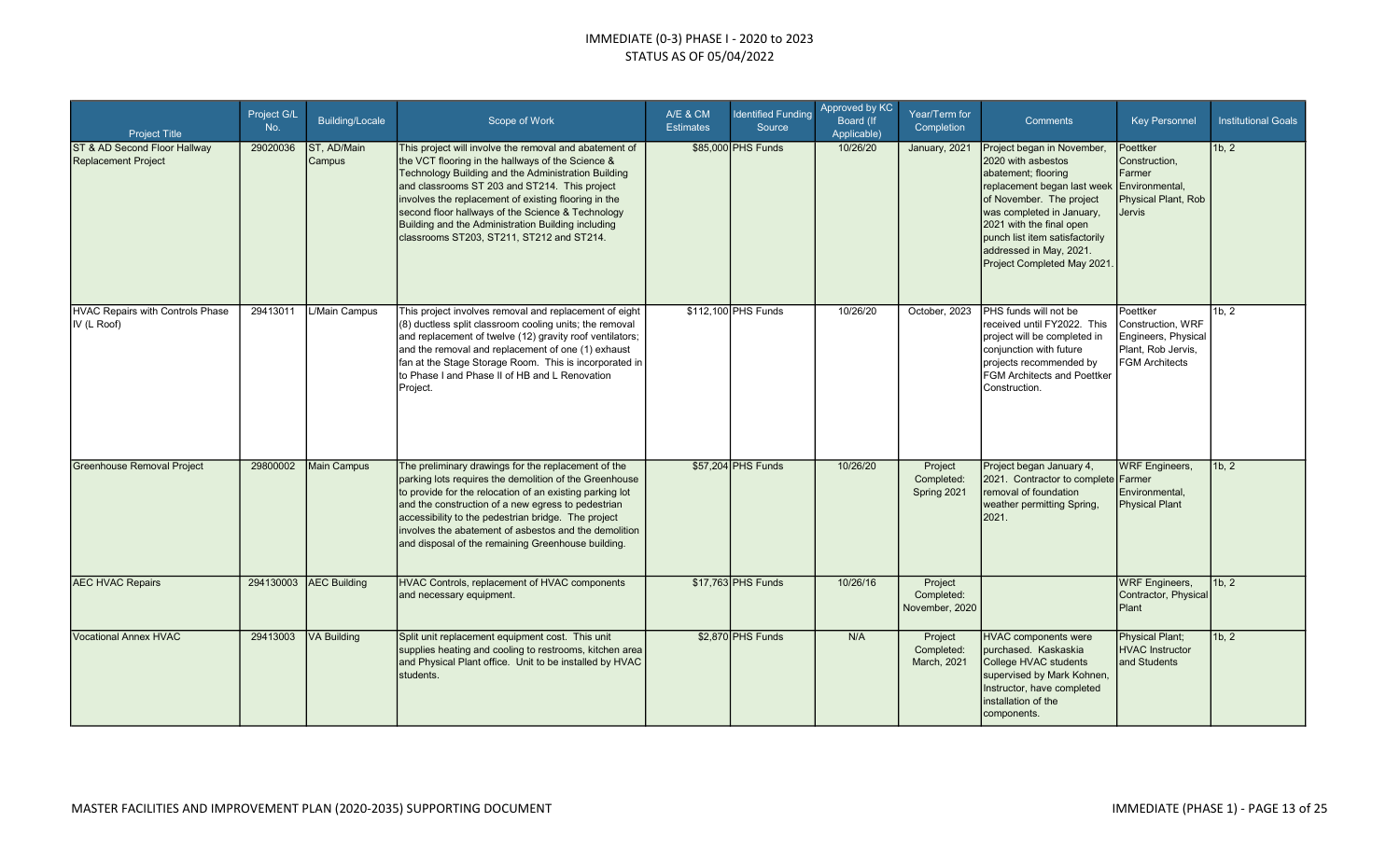| <b>Project Title</b>                                                                      | Project G/L<br>No. | <b>Building/Locale</b> | Scope of Work                                                                                                                                                                                                                                                                                                                                                                                                                                                                                                                                                                                                                                                                                                                                                                                                                                                                                                                                                                                                                                                                                                                                                                                                                                                                                                                                                                                                                                                                | A/E & CM<br><b>Estimates</b>                                                                                                                                                                                                                                                          | <b>Identified Funding</b><br>Source                                                                                                                | Approved by KC<br>Board (If<br>Applicable) | Year/Term for<br>Completion             | <b>Comments</b>                                                                                                                                                                                                                                                                                                                                                                                                                                                                                                                                                                                                                                                                                                                                                                          | <b>Key Personnel</b>                                                      | <b>Institutional Goals</b> |
|-------------------------------------------------------------------------------------------|--------------------|------------------------|------------------------------------------------------------------------------------------------------------------------------------------------------------------------------------------------------------------------------------------------------------------------------------------------------------------------------------------------------------------------------------------------------------------------------------------------------------------------------------------------------------------------------------------------------------------------------------------------------------------------------------------------------------------------------------------------------------------------------------------------------------------------------------------------------------------------------------------------------------------------------------------------------------------------------------------------------------------------------------------------------------------------------------------------------------------------------------------------------------------------------------------------------------------------------------------------------------------------------------------------------------------------------------------------------------------------------------------------------------------------------------------------------------------------------------------------------------------------------|---------------------------------------------------------------------------------------------------------------------------------------------------------------------------------------------------------------------------------------------------------------------------------------|----------------------------------------------------------------------------------------------------------------------------------------------------|--------------------------------------------|-----------------------------------------|------------------------------------------------------------------------------------------------------------------------------------------------------------------------------------------------------------------------------------------------------------------------------------------------------------------------------------------------------------------------------------------------------------------------------------------------------------------------------------------------------------------------------------------------------------------------------------------------------------------------------------------------------------------------------------------------------------------------------------------------------------------------------------------|---------------------------------------------------------------------------|----------------------------|
| <b>Vocational Annex Building HVAC</b><br><b>Replacement Unit with Controls</b><br>Project | 29413014           | <b>VA Building</b>     | Replacement of HVAC unit in the portion of the<br>Vocational Annex Building that supplies heating and<br>cooling to the future Art (kiln) classroom area and the<br>current storage area for the Custodial Services and<br><b>Grounds Departments</b>                                                                                                                                                                                                                                                                                                                                                                                                                                                                                                                                                                                                                                                                                                                                                                                                                                                                                                                                                                                                                                                                                                                                                                                                                        |                                                                                                                                                                                                                                                                                       | \$47,630 PHS Funds                                                                                                                                 | 03/22/21                                   | Project<br>Completed:<br>September 2021 | Project bid awarded at May<br>24, 2021 Board of Trustees<br>meeting.                                                                                                                                                                                                                                                                                                                                                                                                                                                                                                                                                                                                                                                                                                                     | Physical Plant,<br><b>WRF Engineers,</b><br>Contractor                    | 1b, 2                      |
| Sanitary Sewer Line Replacement<br>Project                                                | 29020019           | <b>Main Campus</b>     | The Main Campus of Kaskaskia College was<br>constructed in three phases. The first phase was<br>constructed in 1968. This included the Library, Science allocations by<br>& Technology and Gym buildings. The second phase<br>was constructed in 1972 and included the Arts and<br>Administration buildings. The third phase was<br>constructed in 1987 and included the Health &<br>Business building. Sanitary sewer is distributed from<br>individual plumbing fixtures through cast iron sewer<br>lines that are original to building construction. The<br>routing of the sewer lines is both within the buildings<br>themselves and in the crawlspaces beneath the<br>buildings. These cast iron sewer lines have<br>deteriorated to a point that frequent piping failures<br>occur causing the closure of individual bathrooms<br>throughout campus. The pipe fittings at transitions are red.<br>deteriorated and continually fail causing raw sewer to<br>leak within building crawlspaces creating and could<br>create unsafe conditions for students, faculty and staff.<br>A failure of one of the main sanitary sewer lines could<br>lead to the closure of the main buildings on campus.<br>The replacement of the original cast iron sanitary sewer<br>lines with new PVC sanitary sewer lines will create a<br>safe environment for students, faculty and staff and will<br>improve the overall quality and dependability of the<br>sanitary sewerage system. | <b>ICCB Community Funded by Bill SP</b><br>College Grant<br>district will be<br>available, once<br><b>Bill (SP2800)</b> is<br>signed by<br>Governor.<br>Kaskaskia<br>College is<br>scheduled to<br>receive \$885,000<br>for infrastructure<br>improvements.<br><b>See comments in</b> | 2800 for<br>infrastructure<br>Improvements<br>awaiting<br>Governors<br>Signature. Capital<br>Development<br>Board: PHS<br>Funds - College<br>Match | 11/25/19                                   | <b>TBD</b>                              | Funds in the amount of<br>\$595.457 were transferred<br>from the PHS funds allocated<br>to the Water Line<br>Replacement Projects<br>(Phases I, II, III and IV).<br>Estimated cost for project is<br>\$800,000. Future PHS<br>allocations will be<br>recommended in the amount<br>of \$204,543 to cover total<br>estimated cost of project.<br>Anticipated start date to<br>follow completion of Water<br>Line Replacement Project.<br>The college has recieved<br>Inotification of the Grant and<br>the college has applied,<br>awaitng signatures.<br>College has received<br>Inotification that the ICCB<br>FY22 approved budget<br>includes \$885,000 for<br>deferred maintenance to fund<br>this project. College is<br>awaiting notification that<br>Governor has signed the bill. | Capital<br>Development Board<br>(CDB) WRF<br>Engineers, Physical<br>Plant | 1 <sub>b.2</sub>           |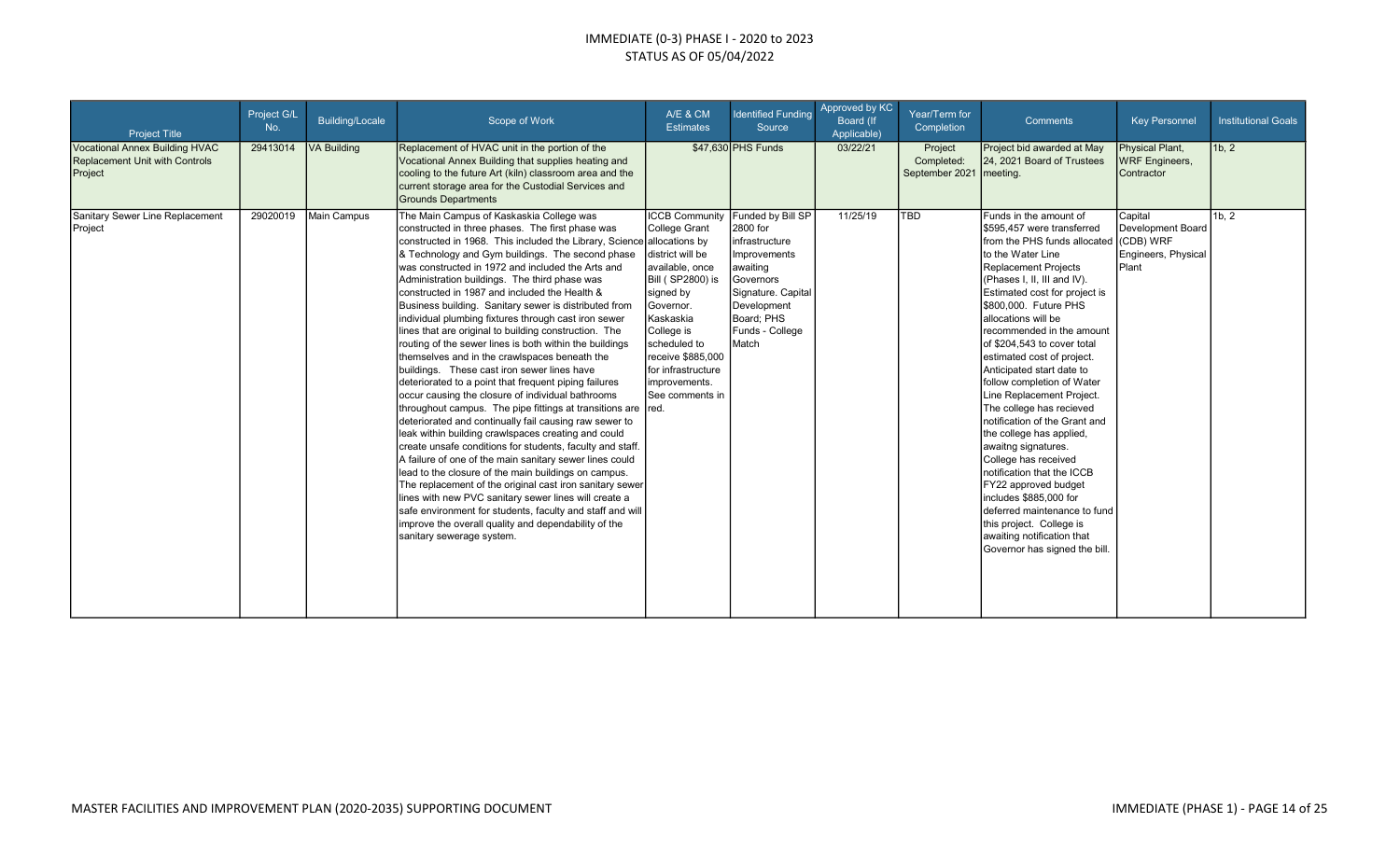| <b>Project Title</b>                                                        | Project G/L<br>No.               | Building/Locale             | Scope of Work                                                                                                                                                                                                                                                                                                                       | A/E & CM<br><b>Estimates</b> | <b>Identified Funding</b><br>Source                                                                                                                | Approved by KC<br>Board (If<br>Applicable) | Year/Term for<br>Completion | Comments                                                                                                                                                                                                                                                                                                                                                                                                                                                                                                                                             | <b>Key Personnel</b>                                                                                                   | <b>Institutional Goals</b> |
|-----------------------------------------------------------------------------|----------------------------------|-----------------------------|-------------------------------------------------------------------------------------------------------------------------------------------------------------------------------------------------------------------------------------------------------------------------------------------------------------------------------------|------------------------------|----------------------------------------------------------------------------------------------------------------------------------------------------|--------------------------------------------|-----------------------------|------------------------------------------------------------------------------------------------------------------------------------------------------------------------------------------------------------------------------------------------------------------------------------------------------------------------------------------------------------------------------------------------------------------------------------------------------------------------------------------------------------------------------------------------------|------------------------------------------------------------------------------------------------------------------------|----------------------------|
| Roof Replacement Projects (L<br>Building, FA Addition Roof<br>Replacement)  | 29020038                         | L, FA/Main<br><b>Campus</b> | Removal of the existing ballasted rubber roofing and<br>the existing roof insulation down to the existing roof<br>deck. Installation of new roofing system that will consist<br>of two layers of 2" polyisocyanurate roof insulation. All<br>existing roof curbs and penetrations will be flashed with<br>the new roofing material. |                              | \$476,100 PHS Funds                                                                                                                                | 10/26/20                                   | Summer 2022                 | PHS funds will not be<br>received until FY2022. This<br>project will be completed in<br>conjunction with future<br>projects recommended by<br>FGM Architects and Poettker<br>Construction. Bid opening<br>November 4, 2021. Lowest<br>bid was awarded by BOT to<br>Glandt Roofing on November<br>2021 at the BOT Meeting.                                                                                                                                                                                                                            | <b>FGM Architects:</b><br>Poettker<br>Construction;<br>Physical Plant; Rob<br>Jervis; FGM<br>Architects,<br>Contractor | 1b, 2                      |
| Parking Lot & Roadway Repairs<br>Phase I, II, and III (West Parking<br>Lot) | 29120001<br>29130003<br>29130003 | Main Campus                 | The project includes removal and replacement of<br>portions of the existing concrete pavement. Installation<br>includes some patchwork: Class C Patches will be of<br>Portland Cement Concrete (PCC) and constructed in<br>accordance with Section 442 of the IDOT Standard<br>Specifications.                                      |                              | \$233,000 PHS Funds,<br>\$300,000 West Parking Lot<br>Capital<br>Development<br>Board & Dept. of<br><b>Commerce</b> and<br>Economic<br>Opportunity | )14<br>10/2                                | <b>TBD</b>                  | Submitted to ICCB as a<br>critical deferred maintenance<br>project per ICCB's request.<br>The Capital Development<br>Board has awarded the<br>College \$2,685,250 for the<br>West parking lot. Of that<br>amount, \$2,001,000 is the<br>Capital Development Board<br>portion and \$684,250 is the<br>College match.<br>The College was also<br>awarded a grant in the<br>amount of \$225,000 from the<br>Department of Commerce<br>and Economic Opportunity<br>(DCEO) for the West parking<br>lot. The College match for<br>this grant is \$190,000. |                                                                                                                        | 1b, 2                      |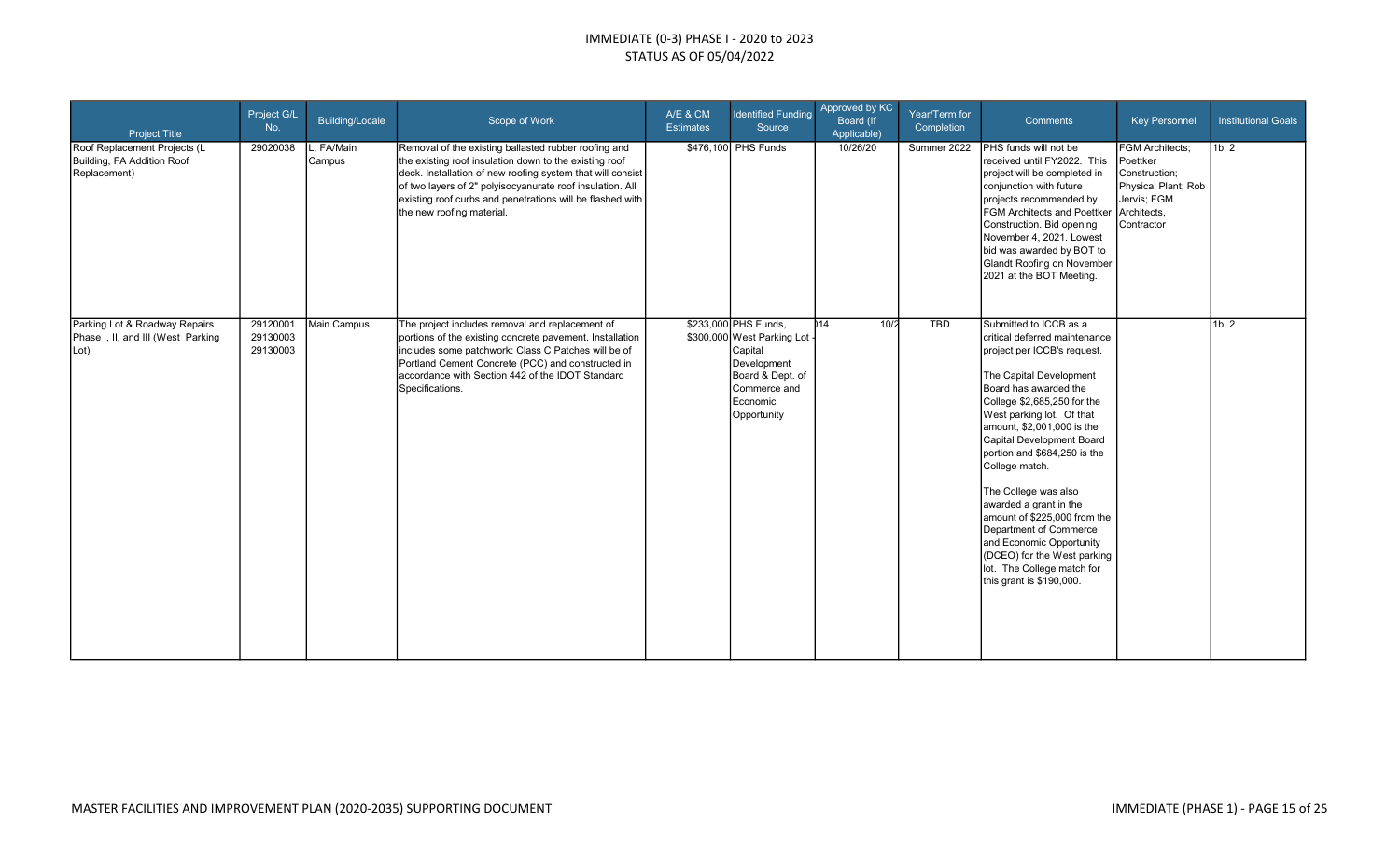| <b>Project Title</b>                         | Project G/L<br>No. | <b>Building/Locale</b>      | Scope of Work                                                                                                                                                                                                                                                                                                                                                                                                                                                                                                                                                                                                                                                      | A/E & CM<br><b>Estimates</b> | <b>Identified Funding</b><br>Source                                                                                                                 | Approved by KC<br>Board (If<br>Applicable) | Year/Term for<br>Completion | <b>Comments</b>                                                                                                      | <b>Key Personnel</b>                                                            | <b>Institutional Goals</b> |
|----------------------------------------------|--------------------|-----------------------------|--------------------------------------------------------------------------------------------------------------------------------------------------------------------------------------------------------------------------------------------------------------------------------------------------------------------------------------------------------------------------------------------------------------------------------------------------------------------------------------------------------------------------------------------------------------------------------------------------------------------------------------------------------------------|------------------------------|-----------------------------------------------------------------------------------------------------------------------------------------------------|--------------------------------------------|-----------------------------|----------------------------------------------------------------------------------------------------------------------|---------------------------------------------------------------------------------|----------------------------|
| East Parking Lot                             | 29120004           | Main Campus                 | The current parking lots on the Main Campus are<br>lestimated to have been constructed in the late 1960's.<br>The existing west concrete parking lot is approximately<br>690 ft. x 270 ft. (186,300 square feet or 4.3 acres).<br>The existing east concrete parking lot is approximately<br>600 ft. x 270 ft. (162,000 square feet or 3.7 acres).<br>The existing ST Annex parking lot is approximately<br>260'x55', 185'x65', 200'x50', 115'x65' (approximately<br>43,800 square feet or 1.0 acre) and the Agricultural<br>Education Center (AEC) parking lot is 180'x70',<br>210'x80', 105'x70' (approximately 36,750 square feet or<br>$ 0.8 \text{ acres} $ . |                              | \$1,455,000 PHS Funds,<br>West Parking Lot<br>Capital<br>Development<br>Board & Dept. of<br><b>I</b> Commerce and<br><b>Economic</b><br>Opportunity | 10/26/20                                   | <b>TBT</b>                  |                                                                                                                      |                                                                                 |                            |
| <b>CAPITAL DEVELOPMENT BOARD</b>             |                    |                             |                                                                                                                                                                                                                                                                                                                                                                                                                                                                                                                                                                                                                                                                    |                              |                                                                                                                                                     |                                            |                             |                                                                                                                      |                                                                                 |                            |
| ST & L Building Floor Replacement<br>Project | 29020031           | ST Annex, L & AD            | Replacement of chipping VCT in the following areas:<br>1) ST Annex hallway, 2) Sections of the first and<br>second floor hallways in the Library Building prior to<br>exiting the east side of the building, and 3) Sections of<br>the first and second floor hallways in the Administration<br>Building prior to exiting the west side of the building.                                                                                                                                                                                                                                                                                                           | \$35,500 Capital             | Development<br>Board                                                                                                                                | 04/24/17                                   | October, 2020               | Project completed.                                                                                                   | Korte Luitjohan,<br>Henges Interiors,<br>Physical Plant                         | 1b, 2                      |
| <b>Stairwell Renovation Project</b>          | 29100005           | HB, A, L, ST                | Replacement of flooring and railings in the Science &<br>Technology Building, Library Building, and HB Building.                                                                                                                                                                                                                                                                                                                                                                                                                                                                                                                                                   | \$150,000 Capital            | Development<br>Board                                                                                                                                | Capital<br>Development<br>Board            | October, 2020               | Project completed.                                                                                                   | <b>BLDD.</b> Korte<br>Luitjohan, Henges<br>Interiors, Physical<br><b>IPlant</b> | 11b.2                      |
| <b>Exterior Wayfinding Signage Project</b>   | 29100004           | Main Campus,                | Installation of wayfinding signage adjacent to campus<br>roadways and parking lots.                                                                                                                                                                                                                                                                                                                                                                                                                                                                                                                                                                                | \$50,000 Capital             | Development<br>Board / 3-YEP                                                                                                                        | Capital<br>Development<br>Board / 3-YEP    | June, 2021                  | CDB \$25,000; additional<br>funding of \$25,000 from FY21 Construction, Rob<br>3-YEP. Project has been<br>completed. | Poettker<br>Jervis, Physical<br><b>I</b> Plant                                  | 11b.2                      |
| <b>Emergency Door Locks</b>                  |                    | Children Learning<br>Center | Purchase and installation of emergency- active shooter-<br>Idoor locks                                                                                                                                                                                                                                                                                                                                                                                                                                                                                                                                                                                             |                              | TBT Operational<br>Budget                                                                                                                           |                                            |                             |                                                                                                                      |                                                                                 | 1b, 2                      |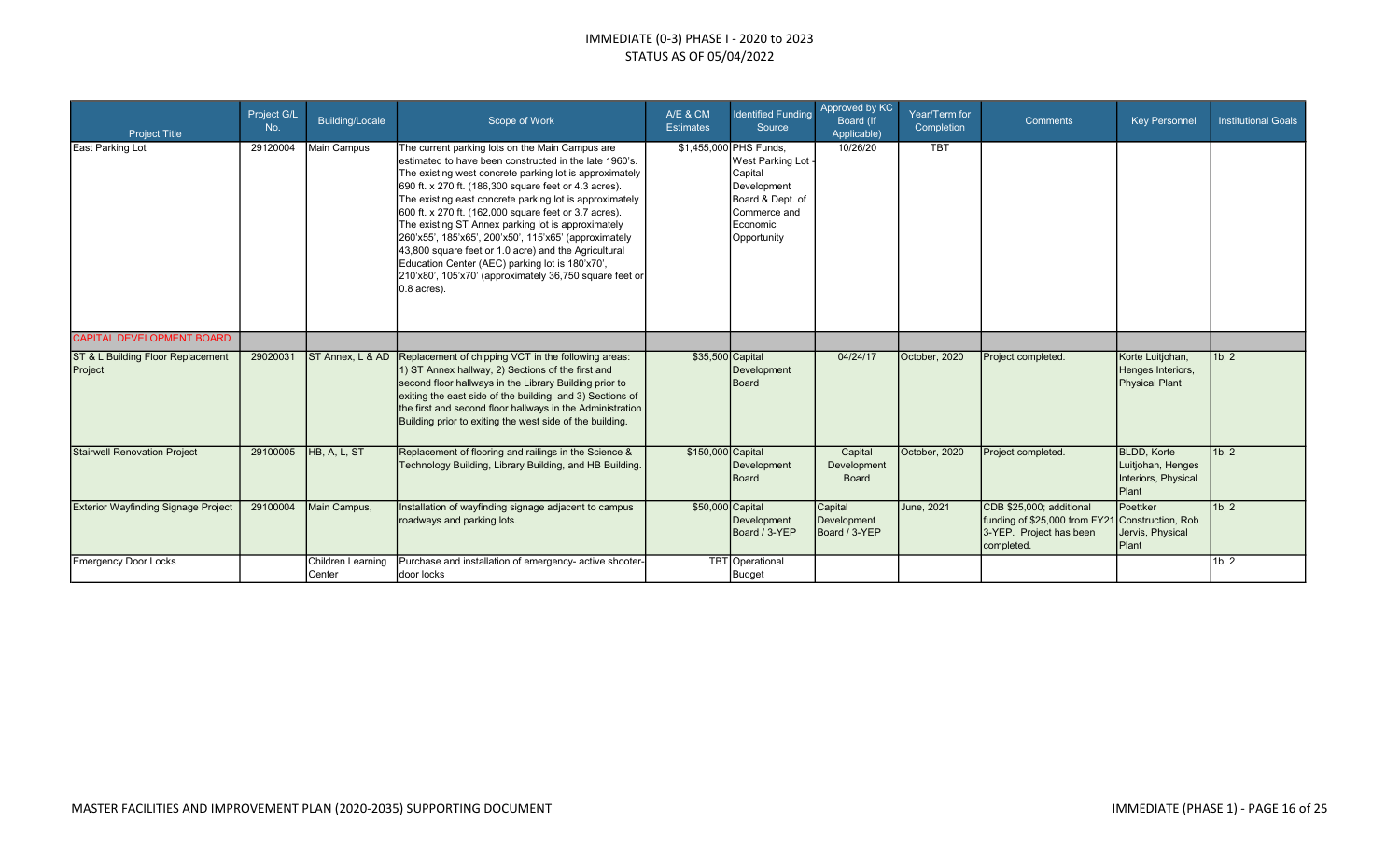| <b>Project Title</b>                                   | Project G/L<br>No.                                       | <b>Building/Locale</b> | Scope of Work                                                                                                                                                                                                                                                                                                                                                                                                                                                                                                                                                                                                                                                                                                                                                                                                                                                            | A/E & CM<br><b>Estimates</b> | <b>Identified Funding</b><br>Source                     | Approved by KC<br><b>Board (If</b><br>Applicable) | Year/Term for<br>Completion                          | <b>Comments</b>                                                                                                                                                                                                                                                                                                                                                                                                                                     | <b>Key Personnel</b>                                                                     | <b>Institutional Goals</b> |
|--------------------------------------------------------|----------------------------------------------------------|------------------------|--------------------------------------------------------------------------------------------------------------------------------------------------------------------------------------------------------------------------------------------------------------------------------------------------------------------------------------------------------------------------------------------------------------------------------------------------------------------------------------------------------------------------------------------------------------------------------------------------------------------------------------------------------------------------------------------------------------------------------------------------------------------------------------------------------------------------------------------------------------------------|------------------------------|---------------------------------------------------------|---------------------------------------------------|------------------------------------------------------|-----------------------------------------------------------------------------------------------------------------------------------------------------------------------------------------------------------------------------------------------------------------------------------------------------------------------------------------------------------------------------------------------------------------------------------------------------|------------------------------------------------------------------------------------------|----------------------------|
| Waterline Replacement Phase I, II,<br>III. and IV      | 29900011<br>29990012<br>29900012<br>29900013<br>29000009 | Main Campus            | Phase I includes the replacement of the domestic hot<br>and cold waterlines and isolation (shut-off) valves<br>original to the building construction. Asbestos<br>abatement will be required for this project.<br>Phase II includes the replacement of the domestic hot<br>and cold waterlines and isolation (shut-off) valves<br>original to the building construction. Asbestos<br>abatement will be required for this project.<br>Phase III includes the replacement of the domestic hot<br>and cold waterlines and isolation (shut-off) valves<br>original to the building construction. Asbestos<br>abatement will be required for this project.<br>Phase IV includes the replacement of the domestic hot<br>and cold waterlines and isolation (shut-off) valves<br>original to the building construction. Asbestos<br>abatement will be required for this project. | \$659,174 Capital            | Development<br>Board Project<br>Number 810-052-<br>018. | 0/23/2017                                         | 15-Sep-22                                            | CDB has awarded \$750,000<br>for the total Waterline project<br>(Phases II, III and IV). Board<br>has approved funds from this<br>project to be moved to the<br>Sanitary Sewer Line<br>Replacement Project. First<br>meeting held 02/06/2020.<br>Second meeting held<br>02/04/2021. Projected start<br>date early Summer 2022.<br>(What is the College match<br>and ID PHS Funds set aside)<br>Abatement on ST Waterline<br>started April 25, 2022. | CDB (Critical<br>Deferred<br>Maintenance),<br>ADG, WRF<br>Engineering,<br>Physical Plant | 1b, 2                      |
| 3-YEAR Capital (3-YCP)                                 |                                                          |                        |                                                                                                                                                                                                                                                                                                                                                                                                                                                                                                                                                                                                                                                                                                                                                                                                                                                                          |                              |                                                         |                                                   |                                                      |                                                                                                                                                                                                                                                                                                                                                                                                                                                     |                                                                                          |                            |
| Front Northwest Entry Area Drainage<br>Project (3-YEP) | N/A                                                      | <b>Main Campus</b>     | Initial project work will include site survey (estimated<br>cost \$6,250.00). The survey will determine scope of<br>work necessary and estimated costs.                                                                                                                                                                                                                                                                                                                                                                                                                                                                                                                                                                                                                                                                                                                  | \$25,000,00 3- YCP           |                                                         | N/A                                               | Project<br>Completed: July,<br>2020                  |                                                                                                                                                                                                                                                                                                                                                                                                                                                     | Rhutasel                                                                                 | 1b.2                       |
| <b>Business Office Carpeting</b>                       | N/A                                                      | <b>AD</b>              | Remove furniture from Business Office location,<br>remove carpeting, install new carpeting.                                                                                                                                                                                                                                                                                                                                                                                                                                                                                                                                                                                                                                                                                                                                                                              | \$27,000.00 3-YCP            |                                                         | <b>TBD</b>                                        | Project<br>Completed:<br><b>Winter Break</b><br>2020 | Carpet has already been<br>budgeted for purchase.<br>Work will be outsourced.<br>This project has been moved Plant<br>to the Intermediate Phase<br>and incorporated into the<br><b>MFIP as "Business Office</b><br>Space Needs". This project is<br>now apart of the Business<br>Office Remodel.                                                                                                                                                    | Contractor, Craig<br>Roper, Christine<br>Wheeler, Physical                               | 1b.2                       |
| Vehicle/ Trailer Storage                               |                                                          |                        | Scope of work is still in planning phase.                                                                                                                                                                                                                                                                                                                                                                                                                                                                                                                                                                                                                                                                                                                                                                                                                                |                              | $N/A$ 3-YCP                                             | <b>TBD</b>                                        | Spring of 2022                                       |                                                                                                                                                                                                                                                                                                                                                                                                                                                     |                                                                                          |                            |
| Math/Engineering                                       | N/A                                                      | <b>ST</b>              | Pre-engineering dedicated space and classroom space<br>for Math program                                                                                                                                                                                                                                                                                                                                                                                                                                                                                                                                                                                                                                                                                                                                                                                                  | \$8,624.00 3-YCP             |                                                         | N/A                                               | Project<br>completed:<br>Summer 2020                 | College will purchase<br>carpeting; installation will be<br>outsourced. Carpet-\$2,136;<br>Installation-\$2,230.; Blinds -<br>\$4,258. Project completed<br>Summer 2020.                                                                                                                                                                                                                                                                            | Kellie Henegar,<br>Faculty, Rob Jervis,<br><b>Physical Plant</b>                         | 1b.2                       |
| <b>IGEN</b>                                            |                                                          |                        |                                                                                                                                                                                                                                                                                                                                                                                                                                                                                                                                                                                                                                                                                                                                                                                                                                                                          |                              |                                                         |                                                   |                                                      |                                                                                                                                                                                                                                                                                                                                                                                                                                                     |                                                                                          |                            |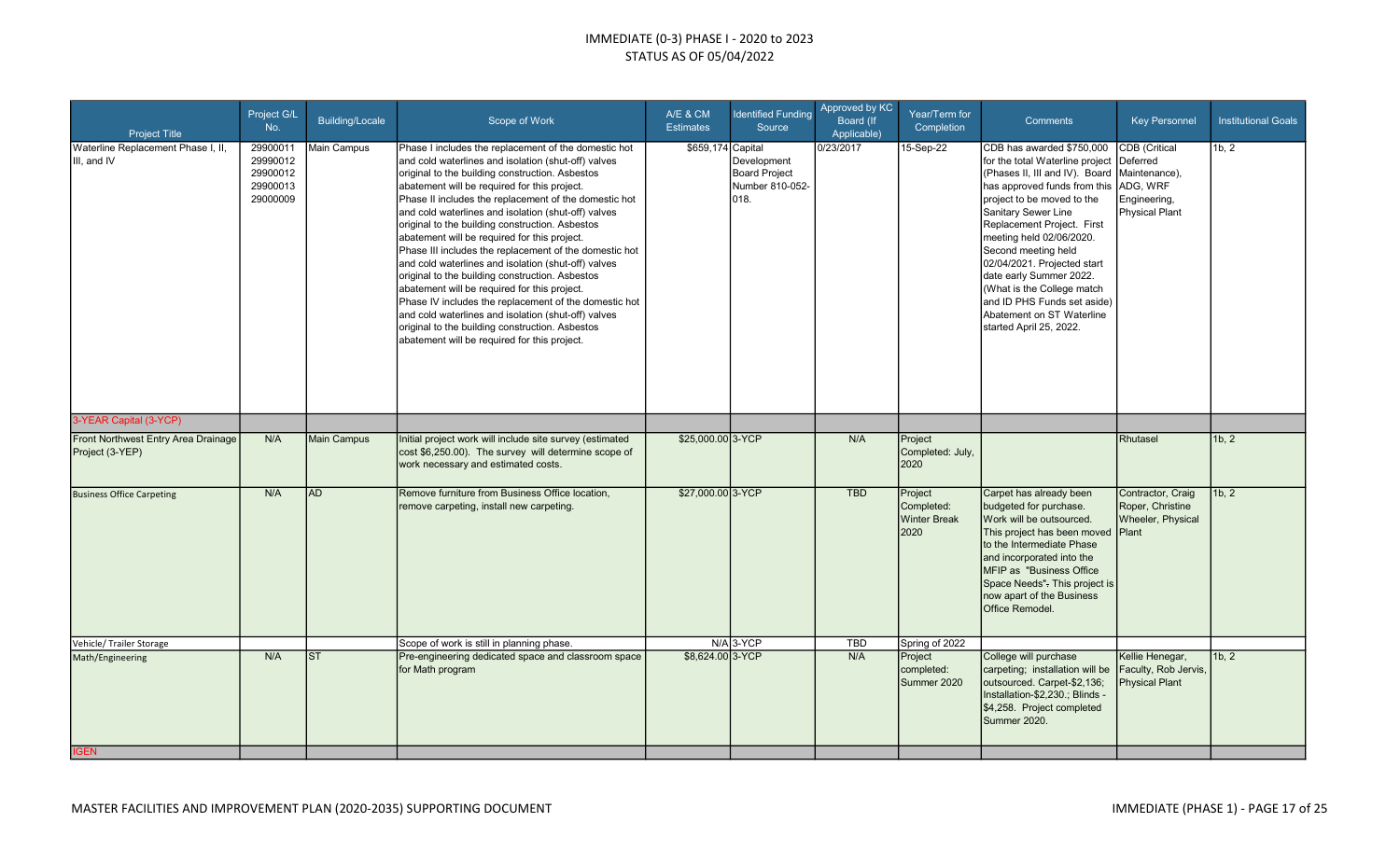| <b>Project Title</b>                                         | Project G/L<br>No. | <b>Building/Locale</b>      | Scope of Work                                                                                                                                  | A/E & CM<br><b>Estimates</b> | <b>Identified Funding</b><br>Source                                       | Approved by KC<br>Board (If<br>Applicable) | Year/Term for<br>Completion                                 | <b>Comments</b>                                                                                                                                                                                                                                                                                            | <b>Key Personnel</b>                                                                    | <b>Institutional Goals</b> |
|--------------------------------------------------------------|--------------------|-----------------------------|------------------------------------------------------------------------------------------------------------------------------------------------|------------------------------|---------------------------------------------------------------------------|--------------------------------------------|-------------------------------------------------------------|------------------------------------------------------------------------------------------------------------------------------------------------------------------------------------------------------------------------------------------------------------------------------------------------------------|-----------------------------------------------------------------------------------------|----------------------------|
| <b>AEC Solar Installation</b>                                | <b>TBD</b>         | <b>AEC</b>                  | Install solar panels on rooftop to supply electricity for<br>partial supply of electricity to AEC Building.                                    | \$128,750.00 IGEN/Grant      | (Awarded)                                                                 | 02/22/21                                   | Project<br>Completed:<br>Spring 2021                        | <b>Illinois Green Economy</b><br>Network (IGEN) awarded<br>grant. Bid awarded February<br>2021. Project completed<br>June 2021.                                                                                                                                                                            | Affordable Gas and 1b, 2<br>Electric (AGE),<br>Clinton County Co-<br>Op, Physical Plant |                            |
| Crisp Technology Center Solar<br>Installation                |                    | Crisp Technology<br>Center  | Install solar panels on rooftop to supply electricity for<br>partial supply of electricity to Crisp Technology Center.                         |                              | TBD IGEN/Grant (To<br>be applied for)<br>Not awarded for<br>FY22          | N/A                                        | Submission of<br>grant Fall 2021;<br>install Spring<br>2022 | Illinois Green Economy<br>Network (IGEN). Engineer<br>structural survey; solar<br>panels will be installed on<br>roof of Carpentry lab.                                                                                                                                                                    | <b>WRF</b> Engineers,<br>Ameren, Physical<br>Plant                                      | 1b, 2                      |
| <b>Trenton Education Center Solar</b><br>Installation        |                    | Trenton Education<br>Center | Install solar panels on rooftop to supply electricity for<br>partial supply of electricity to Crisp Technology Center.                         | \$118,523.00 IGEN/Grant      | Award FY 22                                                               | 04/25/22                                   | Submission of<br>grant Fall 2021;<br>install Spring<br>2022 | Illinois Green Economy<br>Network (IGEN). Solar<br>panels will be installed on<br>empty lot south of building.<br>To included fence required by<br>the City of Trenton.                                                                                                                                    | <b>WRF</b> Engineers,<br>Ameren, Physical<br>Plant, Khormen<br>Electric                 | 1b, 2                      |
| Trenton Education Center Vehicle<br><b>Charging Stations</b> |                    | Center                      | Trenton Education   Install vehicle charging stations for electric vehicles.                                                                   |                              | TBD IGEN/Grant (To<br>be applied for)<br>Awarded Not<br>lawarded for FY22 | N/A                                        | Submission of<br>grant Fall 2021;<br>install Spring<br>2022 | Illinois Green Economy<br>Network (IGEN). Charging<br>Stations to be located on east Plant<br>side of front parking lot in<br>area closest to the building.                                                                                                                                                | <b>WRF</b> Engineers,<br>Ameren, Physical                                               | 1b, 2                      |
| Vandalia Education Center Solar<br>Installation              |                    | Center                      | Vandalia Education Install solar panels on rooftop to supply electricity for<br>partial supply of electricity to Vandalia Education<br>Center. |                              | TBD IGEN/Grant (To<br>be applied for)<br>Not awarded<br>FY22.             | N/A                                        | Preparation for                                             | Fall 2020 Survey/ Illinois Green Economy<br>Network (IGEN). Projects<br>grant; install 2021 Team made decision to<br>pursue solar panels at<br><b>Trenton Education Center</b><br>instead of the Vandalia<br>Education Center. The<br>Vandalia Education Center<br>may be considered for future<br>grants. | Affordable Gas and 11b, 2<br>Electric (AGE),<br>Ameren, Physical<br>Plant               |                            |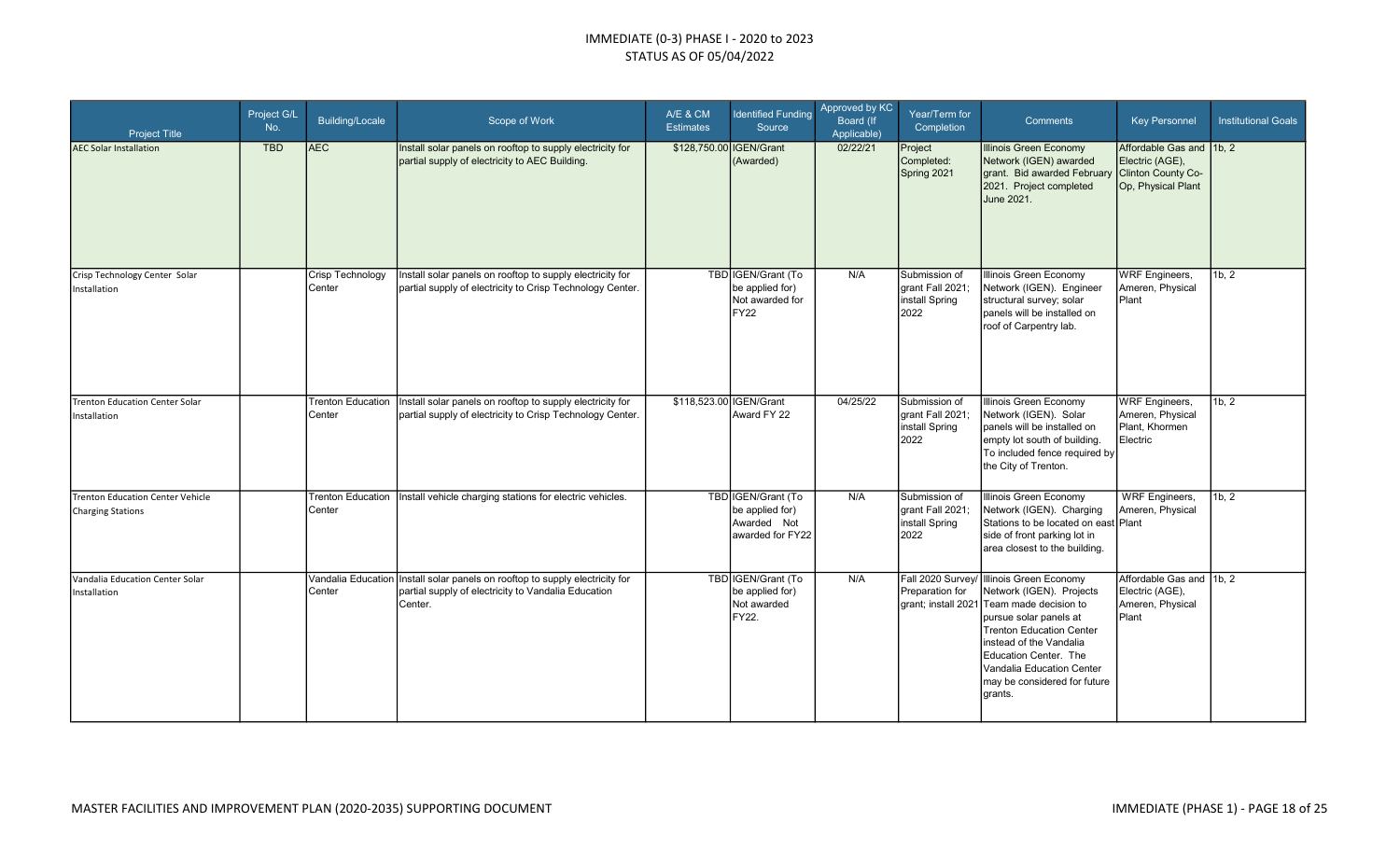| <b>Project Title</b>                                                                                                   | Project G/L<br>No. | Building/Locale                    | Scope of Work                                                                                                                                                                                                                                                                                                                                                                                                                                                                                                                                                                                                                                                                                                                                                                                            | A/E & CM<br><b>Estimates</b> | <b>Identified Funding</b><br>Source          | Approved by KC<br>Board (If<br>Applicable) | Year/Term for<br>Completion                               | <b>Comments</b>                                                                                                                                                                                                                                                                                                                                             | <b>Key Personnel</b>                                          | <b>Institutional Goals</b> |
|------------------------------------------------------------------------------------------------------------------------|--------------------|------------------------------------|----------------------------------------------------------------------------------------------------------------------------------------------------------------------------------------------------------------------------------------------------------------------------------------------------------------------------------------------------------------------------------------------------------------------------------------------------------------------------------------------------------------------------------------------------------------------------------------------------------------------------------------------------------------------------------------------------------------------------------------------------------------------------------------------------------|------------------------------|----------------------------------------------|--------------------------------------------|-----------------------------------------------------------|-------------------------------------------------------------------------------------------------------------------------------------------------------------------------------------------------------------------------------------------------------------------------------------------------------------------------------------------------------------|---------------------------------------------------------------|----------------------------|
| <b>Trenton Education Center Replacement</b><br>of Existing Lighting Fixtures with Energy-<br><b>Efficient Fixtures</b> | N/A                | <b>Trenton Education</b><br>Center | Project will upgrade lighting fixtures at College's<br>Trenton Education Center while offering students in the<br>Electrical Technician Program experimental learning<br>opportunities. Currently, the KC Trenton Education<br>Center has several different types of light fixtures<br>including 12, 250-watt metal halide wallpacks; 3, 100-<br>watt metal halide spotlights; 22, 60-watt lights; 262, T-5<br>fluorescent lamps; and 12, T-9 fluorescent lamps. By<br>retrofitting all of these fixtures to LED, the College will<br>have a substantial energy savings of approximately<br>60% (20,712 watts compared to 8,372 watts based on<br>per occupied hour). The initial payback period is<br>estimated at 1,040 occupied days and does not take<br>into account savings and maintenance costs. |                              | \$7,078.00 IGEN/Grant<br>(Awarded)           | N/A                                        | Project<br>2020                                           | Grant submitted for a \$5,000<br>Completed: June, grant. College will assume<br>\$2.078 match/cost. Illinois<br><b>Green Economy Network</b><br>(IGEN). Work performed by<br>Electrician Program;<br>supervised by Instructor.<br>Project completed June 2020                                                                                               | Mark Litteken;<br><b>Physical Plant</b>                       | 1b, 2                      |
| <b>KASKASKIA FOUNDATION</b>                                                                                            |                    |                                    |                                                                                                                                                                                                                                                                                                                                                                                                                                                                                                                                                                                                                                                                                                                                                                                                          |                              |                                              |                                            |                                                           |                                                                                                                                                                                                                                                                                                                                                             |                                                               |                            |
| Student Center - Loft and Exterior<br>Student Patio Seating<br><b>OPERATIONAL BUDGET</b>                               | 29099000           | Student Center<br>Main Campus      | The renovation of the east side of the second floor of<br>the Student Center creating a relaxing area for<br>students to gather (gaming, watching television,<br>studying, socializing). This project will also include the<br>purchase of outdoor seating for the patio adjacent to<br>the Student Center.                                                                                                                                                                                                                                                                                                                                                                                                                                                                                              |                              | \$250,000 Kaskaskia<br>College<br>Foundation | N/A                                        | <b>Exterior Student</b><br>Patio Seating -<br>Spring 2022 | Interior Loft Area - The interior renovation began<br>September, 2020 July 6, 2020 and was<br>completed September, 2020.<br>Donor dedication luncheon<br>held 10/27/20. Ribbon<br>cutting held on 10/30/20.<br>Student Patio update:<br>Concrete has been poured<br>and post have been set<br>4/25/22 Awaiting completion<br>of the fabric for shade sails. | Poettker<br>Construction, Rob<br>Jervis and Physical<br>Plant | 1b, 2                      |
| Nashville Drainage Improvement                                                                                         | 29430003           | Nashville                          | This project consists of earthwork and concrete                                                                                                                                                                                                                                                                                                                                                                                                                                                                                                                                                                                                                                                                                                                                                          |                              | \$28,845 Nashville Center                    | 10/26/2020                                 | Project                                                   | Project completed. Awaiting                                                                                                                                                                                                                                                                                                                                 | Poettker                                                      | 1b, 2                      |
| Project                                                                                                                |                    | <b>Education Center</b>            | required to install drainage swales from the building<br>roof drains to the roadway ditch/easement.<br>Additionally, the project involves the removal of some<br>pavers and installation of concrete sidewalk near the<br>front entrance.                                                                                                                                                                                                                                                                                                                                                                                                                                                                                                                                                                |                              | Improvement<br><b>Fund</b>                   |                                            | Completed:<br>December, 2020                              | stand of grass to establish.<br>As of 4/25/2022 grass is still<br>establishing.                                                                                                                                                                                                                                                                             | Construction, KRB<br>Excavation,<br><b>Physical Plant</b>     |                            |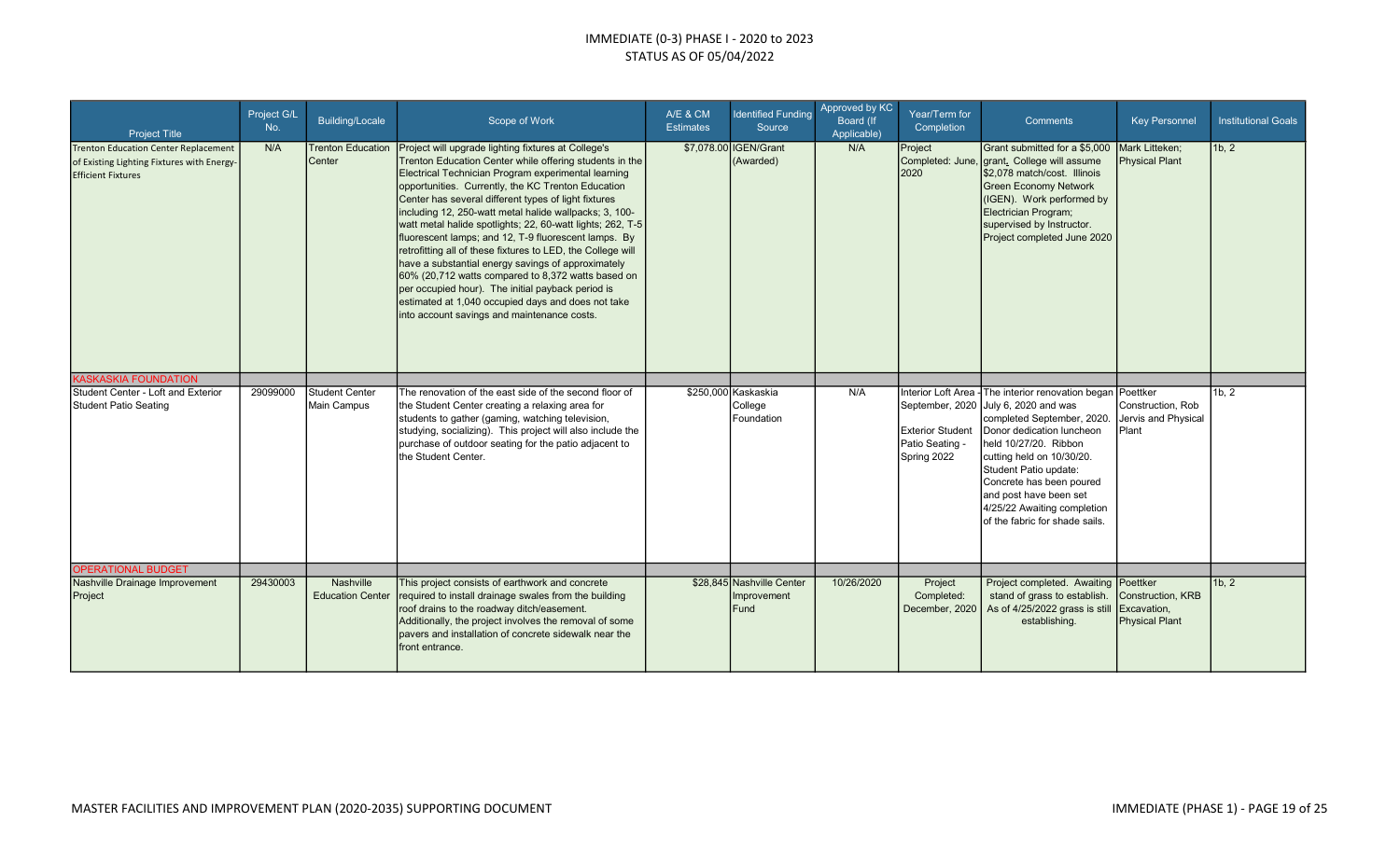| <b>Project Title</b>                                                                    | Project G/L<br>No. | Building/Locale                                                  | Scope of Work                                                                                                                 | A/E & CM<br><b>Estimates</b> | <b>Identified Funding</b><br>Source                                                                                                                                                    | Approved by KC<br>Board (If<br>Applicable) | Year/Term for<br>Completion           | <b>Comments</b>                                                                                                                                                                                                                                                   | <b>Key Personnel</b>                                   | <b>Institutional Goals</b> |
|-----------------------------------------------------------------------------------------|--------------------|------------------------------------------------------------------|-------------------------------------------------------------------------------------------------------------------------------|------------------------------|----------------------------------------------------------------------------------------------------------------------------------------------------------------------------------------|--------------------------------------------|---------------------------------------|-------------------------------------------------------------------------------------------------------------------------------------------------------------------------------------------------------------------------------------------------------------------|--------------------------------------------------------|----------------------------|
| Art Lab (kiln)                                                                          | N/A                | Vo Tech                                                          | Relocating confidential record storage area to AEC<br>basement. Set up Lab for kiln equipment. Renovate<br>restrooms in area. |                              | \$0 Operational<br><b>Budget</b>                                                                                                                                                       | N/A                                        | Project<br>Completed:<br>August, 2021 | Work will be performed by<br>Physical Plant Staff. Electrical Physical Plant<br>work completed; awaiting<br>receipt of kiln from supplier<br>for installation.<br>Kiln<br>received project completed<br>Winter of 2021                                            | Art professor,                                         | 1b, 2                      |
| Vending Machine Area First Floor ST                                                     | N/A                | lsт.                                                             | Room ST105 unoccupied office being converted to<br>vending area.                                                              |                              | \$0 Operational<br>Budget                                                                                                                                                              | N/A                                        | Project<br>Completed: July,<br>2020   | Work will be performed by<br>Physical Plant Staff.<br>Project Completed July 2020.                                                                                                                                                                                | <b>Physical Plant</b>                                  | 1b, 2                      |
| <b>Certified Nursing Assistant Lab</b><br>Requirements - Salem Education<br>Center      | N/A                | <b>Salem Education</b><br>Center                                 | Installation of handwashing sinks as required by Illinois<br>Department of Public Health.                                     |                              | \$0 Operational<br>Budget                                                                                                                                                              | N/A                                        | Project<br>Completed: Fall<br>2020    | The sink was reinstalled in<br>the CNA lab. Project<br>Completed Fall 2020                                                                                                                                                                                        | Julie Obermark,<br><b>Physical Plant</b>               | 1b, 2                      |
| Replacement of the Marques Signs                                                        |                    | Main Campus                                                      | Replacement of the Main Campus Marques signs on<br>Shattuc Road.                                                              | <b>TBT</b>                   | Operational<br><b>Budget</b>                                                                                                                                                           | N/A                                        | <b>TBT</b>                            |                                                                                                                                                                                                                                                                   | Physical Plant and<br>Project Team                     | 1a, 2                      |
| <b>Certified Nursing Assistant Lab</b><br>Requirements - Greenville Education<br>Center | N/A                | Greenville<br><b>Education Center</b>                            | Installation of handwashing sinks as required by Illinois<br>Department of Public Health.                                     |                              | \$0 Operational<br>Budget                                                                                                                                                              | N/A                                        | Project<br>Completed:<br>Summer 2021  | <b>COMPLETED Summer of</b><br>2021- Awaiting supporting<br>documentation. Director of<br>Physical Plant has met with<br>potential plumbing contractor.<br>Contractor submitted quote<br>currently being reviewed by<br>Purchasing. Project<br>Completed July 2021 | Julie Obermark,<br><b>Physical Plant.</b>              | 1b, 2                      |
| <b>OTHER FUNDING SOURCES</b>                                                            |                    |                                                                  |                                                                                                                               |                              |                                                                                                                                                                                        |                                            |                                       |                                                                                                                                                                                                                                                                   |                                                        |                            |
| <b>Bipolar Ionization Project</b>                                                       | 29413013           | Main Campus,<br>Education Centers,<br>Crisp Technology<br>Center | Installation of bipolar ionization units in HVAC units.                                                                       |                              | \$165,635 Engineering Fees<br><b>PHS Funds</b><br>Materials and<br>Installation -<br>Coronavirus<br>Response and<br>Relief<br>Supplemental<br>Appropriations<br>Act, 2021<br>(CRRSAA). | 03/22/21                                   | Project<br>completed:<br>Summer 2021  | Project has been completed<br>as of December 2021. The<br>bipolar ionization units will be<br>installed prior to the start of<br>Fall semester. Project<br>Completed October 2021                                                                                 | <b>WRF</b> Engineers,<br>Physical Plant,<br>Contractor | 1b, 2                      |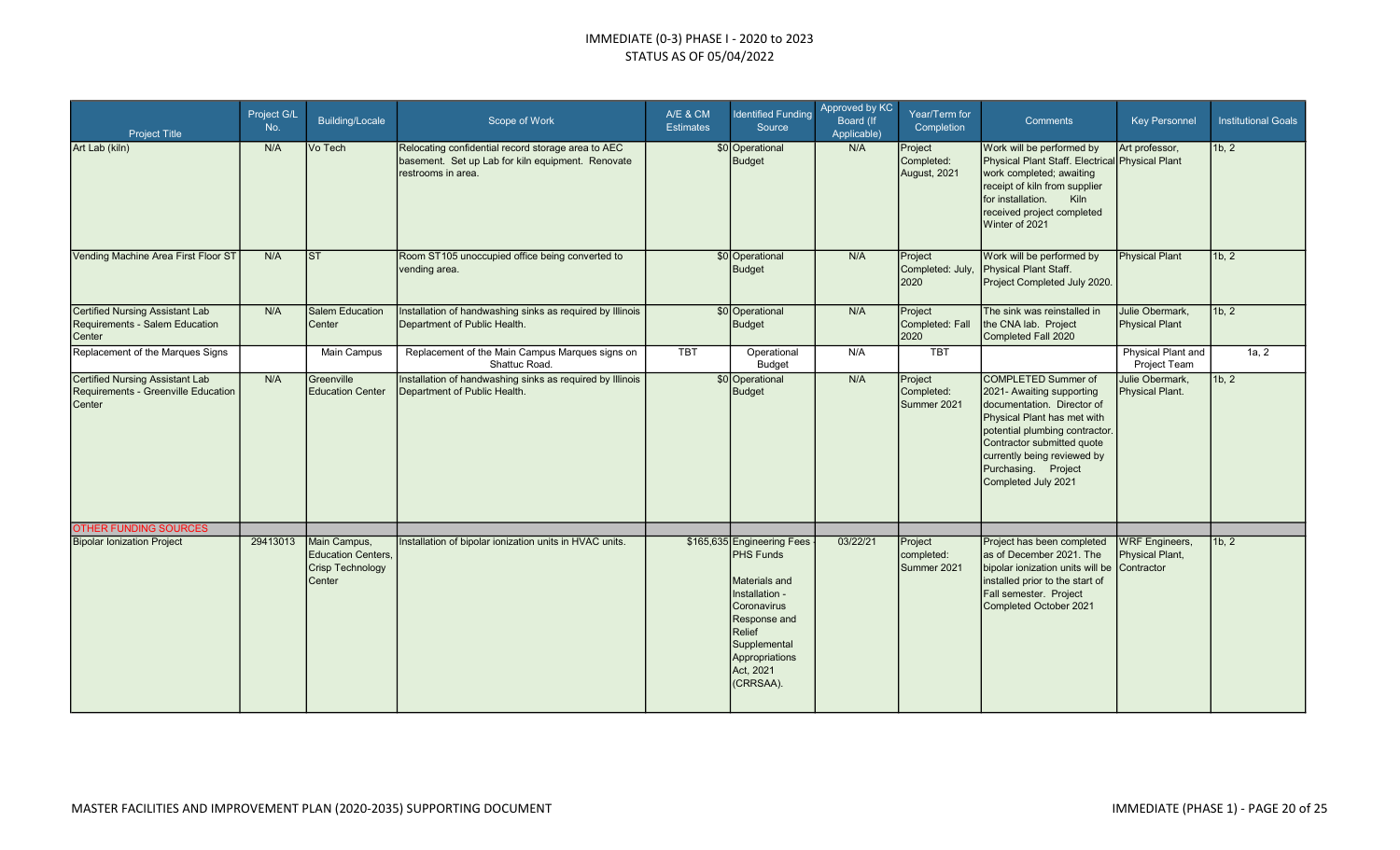| <b>Project Title</b>                                           | Project G/L<br>No. | Building/Locale                                   | Scope of Work                                                                                                                                    | A/E & CM<br><b>Estimates</b> | <b>Identified Funding</b><br>Source                                                 | Approved by KC<br>Board (If<br>Applicable) | Year/Term for<br>Completion | Comments                               | <b>Key Personnel</b>                                                  | <b>Institutional Goals</b>      |
|----------------------------------------------------------------|--------------------|---------------------------------------------------|--------------------------------------------------------------------------------------------------------------------------------------------------|------------------------------|-------------------------------------------------------------------------------------|--------------------------------------------|-----------------------------|----------------------------------------|-----------------------------------------------------------------------|---------------------------------|
| Replacement of Water Fountains<br>with Bottle Filling Stations | 29900030           | Main Campus,<br>Education Center,<br><b>Crisp</b> | Replace current drinking fountains on Main Campus, at  <br>Educations Centers and Crisp Technology Center with<br>water bottle filling stations. |                              | \$113,600 PHS Funds;<br>Higher Education<br><b>Emergency Relief</b><br>Fund (HEERF) | 10/26/20                                   | Spring/Summer<br>2021       | Project is completed<br>September 2021 | Contractor, WRF<br>Engineers, Physical<br>Plant, Contractor           | 1 <sub>b</sub> , 2 <sub>1</sub> |
| Classroom Capacity Expansion L<br><b>Building</b>              |                    | <b>Main Campus</b>                                | add scope                                                                                                                                        |                              | \$11,865 Higher Education<br><b>Emergency Relief</b><br>Fund (HEERF)                | N/A                                        | Summer 2021                 | Project Completed as of<br>August 2021 | Poettker<br>Construction,<br>Physical Plant,<br><b>FGM</b> Architects | 1b, 2                           |
| <b>Classroom Capacity Expansion HB</b><br><b>Building</b>      |                    | <b>Main Campus</b>                                | add scope                                                                                                                                        |                              | \$11,865 Higher Education<br><b>Emergency Relief</b><br>Fund (HEERF)                | N/A                                        | Summer 2021                 | Project Completed as of<br>August 2021 | Poettker<br>Construction,<br>Physical Plant,<br><b>FGM</b> Architects | 1b, 2                           |
| <b>TOTAL - IMMEDIATE PROJECTS</b>                              |                    |                                                   |                                                                                                                                                  | \$32,918,233                 |                                                                                     |                                            |                             |                                        |                                                                       |                                 |

**Projects shaded in green represent closed projects.**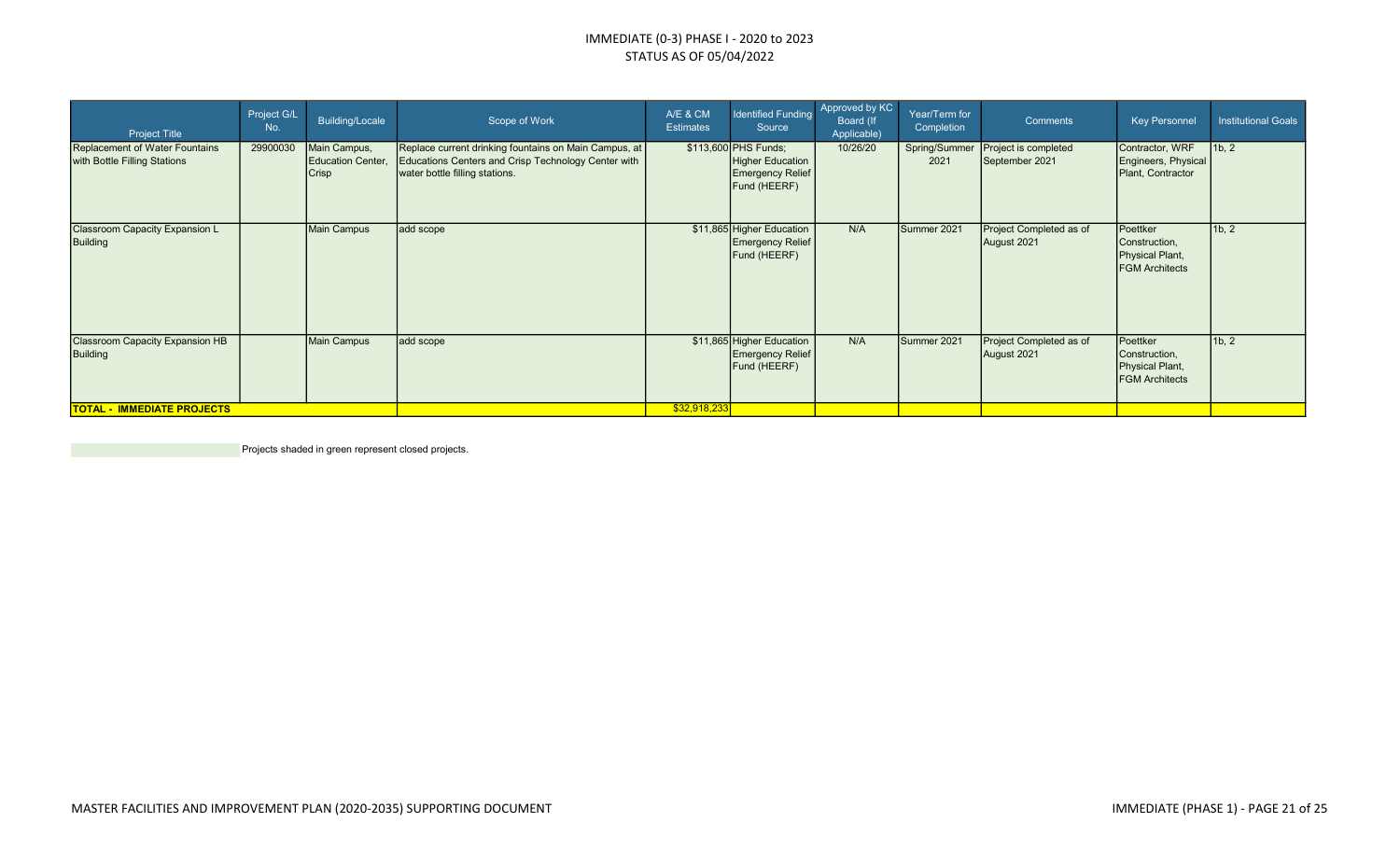#### INTERMEDIATE (4-7 Years) PHASE II - 2024 to 2027 STATUS AS OF 05/04/2022

| <b>Project Title</b>                                | Project G/L No. | Building/Locale    | Scope of Work                                                                                                                                                                                                                                                                                                                                                                                                                                                                                                                                                                                                                                                                                                                                                                                                                                                                                                                                                                                                                                  | A/E & CM Estimates | <b>Identified Funding</b><br>Source | Approved by KC<br>Board (If Applicable) | Year/Term for<br>Completion                                                                                      | Comments                                                                                                                                                                                                                                                                                                                                                                                                                                                                                                                                                                | <b>Key Personnel</b> | <b>Institutional Goals</b> |
|-----------------------------------------------------|-----------------|--------------------|------------------------------------------------------------------------------------------------------------------------------------------------------------------------------------------------------------------------------------------------------------------------------------------------------------------------------------------------------------------------------------------------------------------------------------------------------------------------------------------------------------------------------------------------------------------------------------------------------------------------------------------------------------------------------------------------------------------------------------------------------------------------------------------------------------------------------------------------------------------------------------------------------------------------------------------------------------------------------------------------------------------------------------------------|--------------------|-------------------------------------|-----------------------------------------|------------------------------------------------------------------------------------------------------------------|-------------------------------------------------------------------------------------------------------------------------------------------------------------------------------------------------------------------------------------------------------------------------------------------------------------------------------------------------------------------------------------------------------------------------------------------------------------------------------------------------------------------------------------------------------------------------|----------------------|----------------------------|
| RAMP PROJECT APPROVED, NOT FUNDED                   |                 |                    |                                                                                                                                                                                                                                                                                                                                                                                                                                                                                                                                                                                                                                                                                                                                                                                                                                                                                                                                                                                                                                                |                    |                                     |                                         |                                                                                                                  |                                                                                                                                                                                                                                                                                                                                                                                                                                                                                                                                                                         |                      |                            |
| <del>'andalia Education Center Phase II</del>       |                 |                    | Vandalia Education Center The one-story proposed Vandalia Education Center Phase II<br>acility will be constructed on land acquired by the College<br>through the Foundation. The building design will be an open<br>floor plan that includes an outdoor patio area. Sidewalks and<br>lighting will also be included. Utility connections have been<br>established in the Phase I but will need to be expanded. The I<br>28,232 gross square foot project will consist of a structure<br>that will house instructional areas, performance space,<br>offices, labs, and conference/meeting areas. The total<br>project cost will be \$10,564,000. The facility includes the<br>following: 1) multi-purpose classrooms, 2) space for the fine<br>and performing arts, 3) Small Business Enhancement<br>Center, 4) two-way interactive video and audio classrooms,<br>5) Clean Coal Mining lab 6) Nursing lab, 7) Agricultural<br>Mechanics lab and 8) Electronics lab. Additionally, the<br>facility will include offices for staff and faculty. | \$7,100,000 RAMP   |                                     |                                         | <b>TBD</b>                                                                                                       | Board apprvd 2009 - Project<br>Canc. w/ board appryd 2021<br><b>Portion of match return to</b><br>college from CDB.                                                                                                                                                                                                                                                                                                                                                                                                                                                     | <b>College Staff</b> | 1b. 2+A3:K3                |
| <b>INTERMEDIATE PROJECTS</b>                        |                 |                    |                                                                                                                                                                                                                                                                                                                                                                                                                                                                                                                                                                                                                                                                                                                                                                                                                                                                                                                                                                                                                                                |                    |                                     |                                         |                                                                                                                  |                                                                                                                                                                                                                                                                                                                                                                                                                                                                                                                                                                         |                      |                            |
| <b>Waste Water Treatment Plant</b><br>Repairs/Study | 29020014        | <b>Main Campus</b> | Engineering and design services for the wastewater<br>treatment plant planning study and emergency repairs. The<br>Board will be notified if an emergency repair is needed.                                                                                                                                                                                                                                                                                                                                                                                                                                                                                                                                                                                                                                                                                                                                                                                                                                                                    |                    | $$25.000$ PHS Funds<br>- Fund       | 04/24/17                                | Pending                                                                                                          | Resolution taken to the Board to TBD<br>reallocate PHS Funds on<br>04/24/2017. Due to emergency<br>repairs, this fund was exhausted<br>in Winter 2020.                                                                                                                                                                                                                                                                                                                                                                                                                  |                      | 1b.2                       |
| HB Building Roof Replacement                        | 29020034        | <b>HB Building</b> | The scope of work includes the removal of the existing roof<br>and insulation down to the existing roof deck. The new<br>roofing system will consist of two layers of 2"<br>polyisocyanurate roof insulation that will be mechanically<br>fastened to the existing roof deck and membrane roofing that<br>will be fully adhered to the insulation. All existing roof curbs<br>and penetrations will be flashed with the new roofing<br>material. The existing metal coping cap along the parapet<br>walls as well as the existing counterflashing will be removed<br>and replaced.                                                                                                                                                                                                                                                                                                                                                                                                                                                             |                    | \$117,090 PHS Funds                 | 09/28/20                                | February,<br>2020<br>(Originally<br><b>planned</b> for<br>2025)<br>Antipated<br>completion<br>date: Fall<br>2023 | Originally, the recommendation<br>was to request allocation of PHS Plant<br>funds in 2022-2023 (to be rec'd<br>2024-2025).<br>Due to damage sustained to the<br>roof in March 2020. Due to age<br>of roof and expired warranty,<br>decision was made to replace<br>the roof. Project began<br>November, 2020 and was<br>completed March, 2021.<br>Joseph F Becker's award bid to<br>finish the roofing project.<br>Currently awaiting schedule to<br>start project. 4/19/2022<br>Awaiting Joesph F Becker to<br>completed the work for the HB<br>Roof to Complete roof. | Poettker, Physical   | 1b.2                       |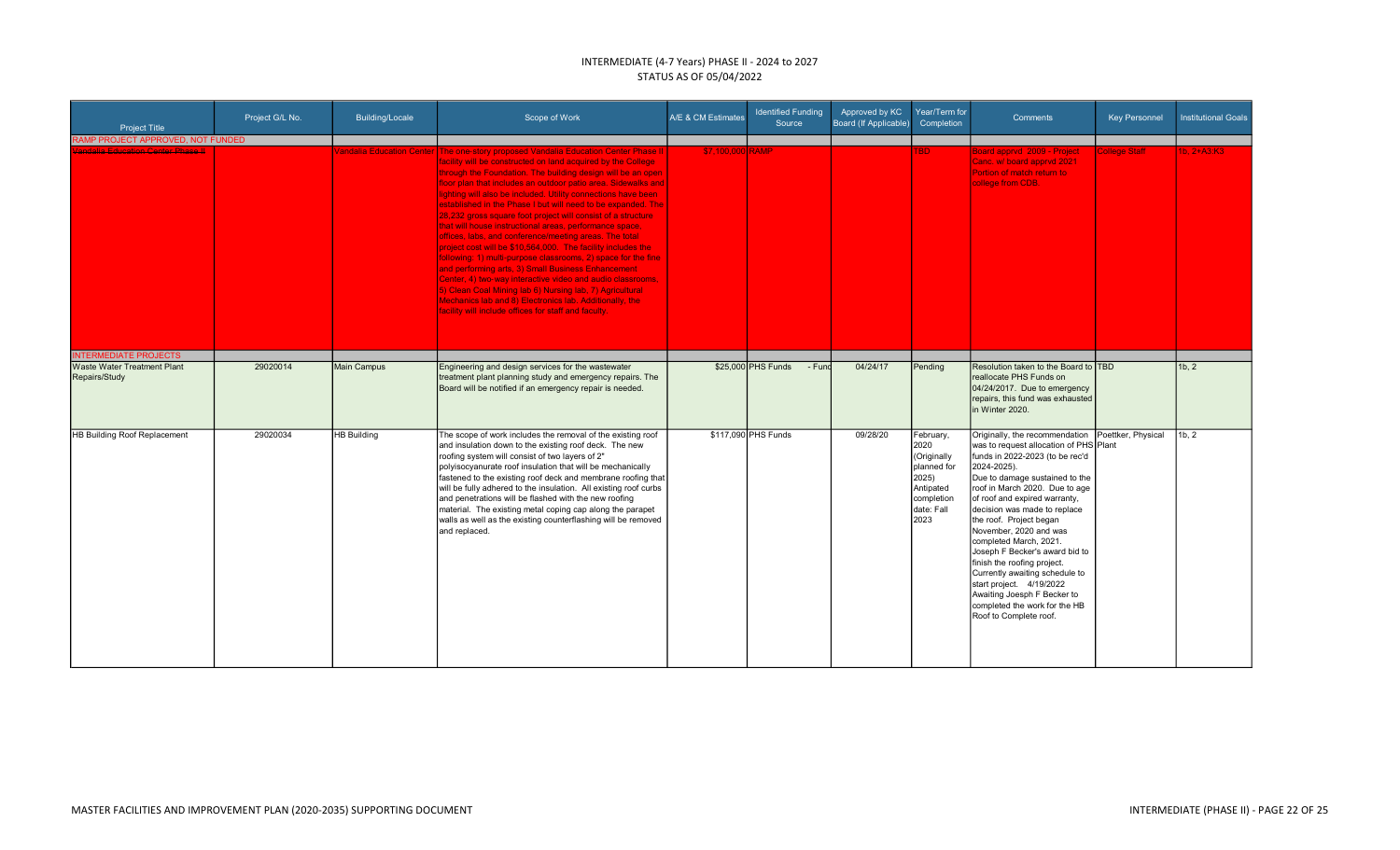#### INTERMEDIATE (4-7 Years) PHASE II - 2024 to 2027 STATUS AS OF 05/04/2022

| <b>Project Title</b>                                           | Project G/L No. | <b>Building/Locale</b>      | Scope of Work                                                                                                                                                                                                                                                                                                                                                                                                                                                                                                                                                                      | A/E & CM Estimates | <b>Identified Funding</b><br>Source | Approved by KC<br>Board (If Applicable) | Year/Term for<br>Completion                | Comments                                                                                                                                                                                                                                                                         | <b>Key Personnel</b>                         | <b>Institutional Goals</b> |
|----------------------------------------------------------------|-----------------|-----------------------------|------------------------------------------------------------------------------------------------------------------------------------------------------------------------------------------------------------------------------------------------------------------------------------------------------------------------------------------------------------------------------------------------------------------------------------------------------------------------------------------------------------------------------------------------------------------------------------|--------------------|-------------------------------------|-----------------------------------------|--------------------------------------------|----------------------------------------------------------------------------------------------------------------------------------------------------------------------------------------------------------------------------------------------------------------------------------|----------------------------------------------|----------------------------|
| HB (HB145) HVAC Replacement<br>Project                         | 29020035        | HB Building (HB145)         | This project involves removal of existing roof mounted HVAC<br>equipment and installation of new HVAC equipment and<br>related duct and controls.                                                                                                                                                                                                                                                                                                                                                                                                                                  |                    | \$58,293 PHS Funds                  | 09/28/20                                | Project<br>completed:<br>February,<br>2020 | Due to damage sustained to the<br>roof in March 2020, the HB roof<br>was replaced. The HVAC unit<br>located on the roof over HB145<br>was replaced in conjunction with<br>the roof replacement. Project<br>began November, 2020 and was<br>completed March, 2021.                | Poettker, WRF<br>ingineers, Physical<br>lant | 1b, 2                      |
| AD Building Roof Replacement                                   |                 | <b>AD Building</b>          | The scope of work includes the removal of the existing roof<br>and insulation down to the existing roof deck. The new<br>roofing system will consist of two layers of 2"<br>polyisocyanurate roof insulation that will be mechanically<br>fastened to the existing roof deck and membrane roofing that<br>will be fully adhered to the insulation. All existing roof curbs<br>and penetrations will be flashed with the new roofing<br>material. The existing metal coping cap along the parapet<br>walls as well as the existing counterflashing will be removed<br>and replaced. |                    | \$165,000 PHS Funds                 | Pendina                                 |                                            | 2025 Recommendation to request<br>allocation of PHS funds in 2022- Plant<br>2023 (to be rec'd 2024-2025).<br>FGM is scheduling a Versico rep<br>to take core samples to validate<br>the condition of the roof.                                                                   | Poettker, Physical                           | 1b, 2                      |
| <b>Parking Lots</b>                                            |                 | <b>West, East, ST Annex</b> | Resealing of asphalt (required every 5 - 7 years)                                                                                                                                                                                                                                                                                                                                                                                                                                                                                                                                  |                    |                                     |                                         |                                            |                                                                                                                                                                                                                                                                                  |                                              |                            |
| PROJECTS PRESENTED 03/03/2020; FGM PROGRAMMING & PLANNING 2021 |                 |                             |                                                                                                                                                                                                                                                                                                                                                                                                                                                                                                                                                                                    |                    |                                     |                                         |                                            |                                                                                                                                                                                                                                                                                  |                                              |                            |
| Coffee Shop                                                    |                 | HB.                         | Located HB Hallway one of two locations.                                                                                                                                                                                                                                                                                                                                                                                                                                                                                                                                           |                    | \$0 Operational Budget              |                                         |                                            | Presented at MFIP Core Group<br>meeting 03/03/2020. Rubric<br>prioritization identified project as Plant<br># 7 in priority.<br>College entered into a contract<br>with Barnes & Noble College for<br>the Book Store. A coffee<br>shop/bar will be located in the<br>Book Store. | Rob Jervis, Craig<br>Roper, Physical         | 1b, 2                      |
| Ventilation from Kitchen Area and Air<br>Intake in Auditorium  |                 |                             | Mark Ritter reviewing issue for possible fix and will discuss<br>with FGM during planning of projects in area.                                                                                                                                                                                                                                                                                                                                                                                                                                                                     |                    | \$0 Operational Budget              |                                         |                                            | Presented at MFIP Core Group<br>meeting 03/03/2020. Rubric<br>prioritization identified project as Plant<br># 9 in priority. Potential fix in<br>upcoming projects.                                                                                                              | Mark Ritter, Craig<br>Roper, Physical        | 1b, 2                      |
| <b>Fitness Trail Sealing</b>                                   | N/A             | Main Campus                 | Fitness Trail in need of resealing to prevent degradation of<br>surface. Necessary cracks in surface to be repaired.                                                                                                                                                                                                                                                                                                                                                                                                                                                               |                    | \$6,100 Operational Budget          | N/A                                     | Project<br>completed:<br>Summer 2021       | Presented after MFIP survey for Physical Plant<br>consideration. Awaiting<br>estimates. Rubric prioritization<br>identified project as # 10 in<br>priority.                                                                                                                      |                                              | 1b, 2                      |
| IT Remodel                                                     | N/A             | Main Campus                 | T Department Offices will need new flooring, drop ceiling,<br>and paint. Upgraded HVAC system. Replacement of garage<br>door. Additional door entry way, adding a sink and<br>countertop. Full scope of work is still in the process.                                                                                                                                                                                                                                                                                                                                              |                    | TBD Operational Budget              | N/A                                     | <b>TBD</b>                                 | Presented after MFIP survey for Physical Plant and<br>consideration. Awaiting<br>estimates.                                                                                                                                                                                      | <b>IT Department</b>                         | 1b, 2                      |
| Elevator Replacement                                           | N/A             | Main Campus                 | 4 Elevator on Main Campus needs replaced - - Scope of<br>work tbd                                                                                                                                                                                                                                                                                                                                                                                                                                                                                                                  |                    | TBD Operational Budget              |                                         | <b>TBD</b>                                 | Present after MFIP Survey for<br>consideration. Awaiting<br>estimates and full scope                                                                                                                                                                                             | Physical Plant and 1b, 2<br>Project Team     |                            |
| AEC Parking Lot Replacement                                    | N/A             | Main Campus                 | Removal of the exisiting concrete parking lot and replaced<br>with new concerte. Full scope of work to come.                                                                                                                                                                                                                                                                                                                                                                                                                                                                       |                    | <b>TBD</b> Operational Budget       |                                         | <b>TBD</b>                                 | Present after MFIP Survey for<br>consideration. Awaiting<br>estimates and full scope                                                                                                                                                                                             | Physical Plant and<br>Project Team           | 1b, 2                      |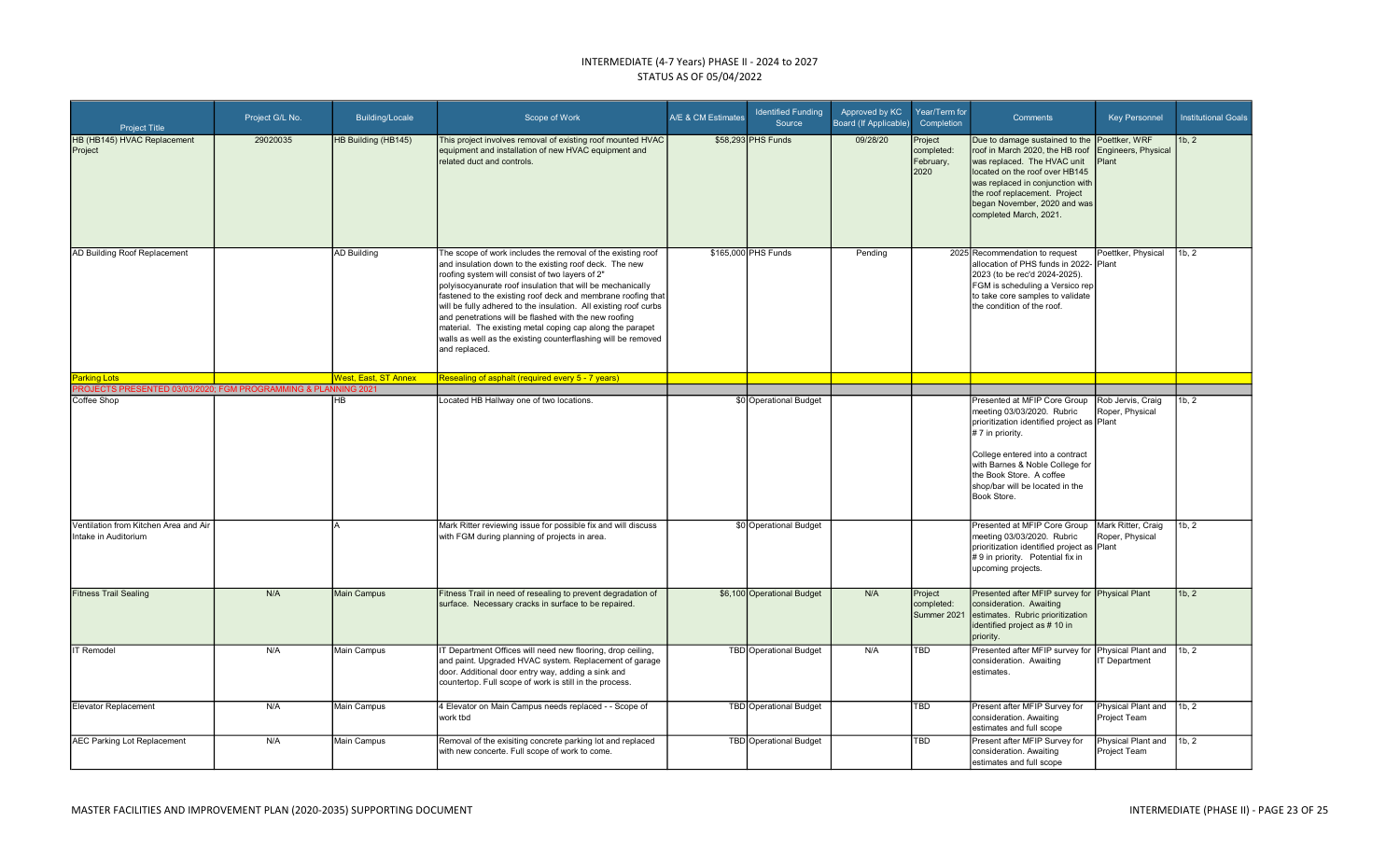#### INTERMEDIATE (4-7 Years) PHASE II - 2024 to 2027 STATUS AS OF 05/04/2022

| <b>Project Title</b>                 | Project G/L No. | <b>Building/Locale</b>                    | Scope of Work                                                                                                 | A/E & CM Estimates | <b>Identified Funding</b><br>Source | Approved by KC<br>Board (If Applicable) | Year/Term for<br>Completion | Comments                                                                                                      | Key Personnel                            | <b>Institutional Goals</b> |
|--------------------------------------|-----------------|-------------------------------------------|---------------------------------------------------------------------------------------------------------------|--------------------|-------------------------------------|-----------------------------------------|-----------------------------|---------------------------------------------------------------------------------------------------------------|------------------------------------------|----------------------------|
| Bridges Replacement                  | N/A             | Main Campus                               | Replace exisiting bridges on Campus Drive. Bridges will<br>need to be cut out and new bridge installed.       |                    | TBD Operational Budget              |                                         | ltbd                        | Present after MFIP Survey for<br>consideration. Awaiting<br>lestimates will                                   | Physical Plant and<br>Project Team       | 1b, 2                      |
| <b>Tree Removal</b>                  | N/A             | Main Campus                               | Removal of dead and or dying trees around the nature trail<br>and in the back wooded area. Scope of work tbt. |                    | TBD Operational Budget              |                                         | <b>TBD</b>                  | Present after MFIP Survey for<br>consideration, Awaiting<br>lestimates                                        | Physical Plant and<br>Project Team       | 1b, 2                      |
| <b>Tennis Court Resurfacing</b>      | N/A             | Main Campus                               | Resurfacing of the tennis courts, scope of work tbt                                                           |                    | TBD Operational Budget              |                                         | <b>TBD</b>                  | Present after MFIP Survey for<br>consideration. Awaiting<br>Iestimates                                        | Physical Plant and<br>Project Team       | 1 <sub>b.2</sub>           |
| Softball and Baseball                | N/A             | Main Campus                               | Scope of work TBD                                                                                             |                    | TBD Operational Budget              |                                         | ltbd                        | Present after MFIP Survey for<br>consideration. Awaiting<br>lestimates.                                       | Physical Plant and<br>Project Team       | 11b.2                      |
| Tile Enterance at HPC Replacement    | N/A             | Main Campus                               | Replacement of tile in the enterance of HPC.                                                                  |                    | TBD Operational Budget              |                                         | <b>TBD</b>                  | Present after MFIP Survey for<br>Iconsideration. Awaiting<br>lestimates                                       | Physical Plant and<br>Project Team       | 1b, 2                      |
| Painting                             | N/A             | Children Learning Center -<br>Main Campus | Painting of the Children Learning Center - The whole center<br>needs to be repainted                          |                    | <b>TBD</b><br>TBD                   |                                         | <b>TBD</b>                  | Presented after MFIP survey for Physical plant and<br>Iconsideration. Awaiting<br>estimates                   | Director of Children<br>Learning Center. |                            |
| Resurfacing of Playground            | N/A             | Playground Resurfacing                    | Resurfacing of the Children learning Center playground,<br>scope of work to be determined                     |                    | <b>TBD</b><br>TBD                   |                                         | <b>TBD</b>                  | Presented after MFIP survey for Physical plant and<br>consideration. Awaiting<br>estimates and scope of work. | Director of Children<br>Learning Center. |                            |
| <b>Catwalk Cover</b>                 |                 | AD.                                       | Overhead cover between buildings.                                                                             |                    | \$0 Operational Budget              |                                         |                             |                                                                                                               | Poettker, Physical<br><b>I</b> Plant     | 1b, 2                      |
| <b>TOTAL - INTERMEDIATE PROJECTS</b> |                 |                                           |                                                                                                               | \$7,471,483        |                                     |                                         |                             |                                                                                                               |                                          |                            |

Projects shaded in green represent closed projects.